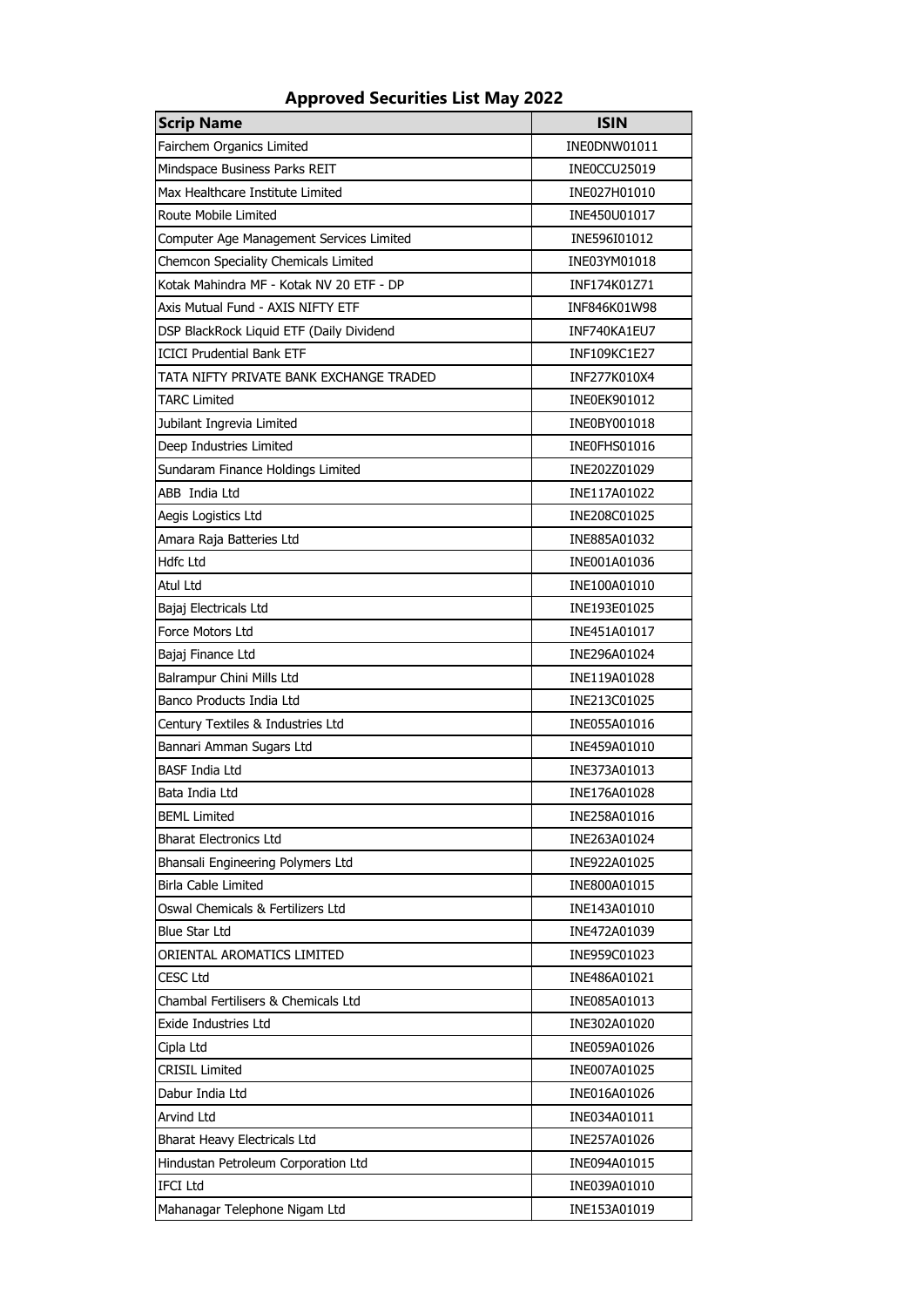| Mangalore Refinery & Petrochemicals Ltd | INE103A01014 |
|-----------------------------------------|--------------|
| Chennai Petroleum Corporation Ltd       | INE178A01016 |
| State Bank of India                     | INE062A01020 |
| Steel Authority of India Limited        | INE114A01011 |
| Titan Company Ltd                       | INE280A01028 |
| <b>IDBI Bank Limited</b>                | INE008A01015 |
| Dhampur Sugar Mills Ltd                 | INE041A01016 |
| Dr Reddys Laboratories Ltd              | INE089A01023 |
| EID Parry India Ltd                     | INE126A01031 |
| PROCTER & GAMBLE HEALTH LIMITED         | INE199A01012 |
| Electrosteel Castings Ltd               | INE086A01029 |
| ESAB INDIA LTD.                         | INE284A01012 |
| <b>EPL Limited</b>                      | INE255A01020 |
| Ester Industries Limited                | INE778B01029 |
| FINOLEX CABLES LTD.                     | INE235A01022 |
| <b>Uflex Ltd</b>                        | INE516A01017 |
| Foseco india                            | INE519A01011 |
| Godfrey Phillips India Ltd              | INE260B01028 |
| Godrej Industries Ltd                   | INE233A01035 |
| Kansai Nerolac Paints Ltd               | INE531A01024 |
| Goodyear India Ltd                      | INE533A01012 |
| <b>GHCL Limited</b>                     | INE539A01019 |
| Gujarat Fluorochemicals Ltd             | INE538A01037 |
| <b>HCL Infosystems Ltd</b>              | INE236A01020 |
| Hdfc Bank Ltd.                          | INE040A01034 |
| Hero MotoCorp Limited                   | INE158A01026 |
| Himachal Futuristic Communications Ltd  | INE548A01028 |
| Himadri Speciality Chemical Ltd.        | INE019C01026 |
| Hindustan Oil Exploration Company Ltd   | INE345A01011 |
| <b>HSIL Limited</b>                     | INE415A01038 |
| Hindustan Zinc Ltd                      | INE267A01025 |
| Hinduja Ventures Ltd                    | INE353A01023 |
| IG Petrochemicals Ltd                   | INE204A01010 |
| India Glycols Ltd                       | INE560A01015 |
| Indo Rama Synthetics India Ltd          | INE156A01020 |
| Infosys Ltd.                            | INE009A01021 |
| Ingersoll Rand India Ltd                | INE177A01018 |
| Ion Exchange India Ltd                  | INE570A01014 |
| Jain Irrigation Systems Ltd             | INE175A01038 |
| Jindal Poly Films Ltd                   | INE197D01010 |
| <b>JSW Steel Limited</b>                | INE019A01038 |
| Kajaria Ceramics Ltd                    | INE217B01036 |
| Kalyani Steels Ltd                      | INE907A01026 |
| Whirlpool of India Ltd                  | INE716A01013 |
| Kirloskar Industries Ltd                | INE250A01039 |
| Kirloskar Ferrous Industries Ltd        | INE884B01025 |
| Kotak Mahindra Bank Ltd                 | INE237A01028 |
| <b>KSB LIMITED</b>                      | INE999A01015 |
| LG Balakrishnan & Bros Ltd              | INE337A01034 |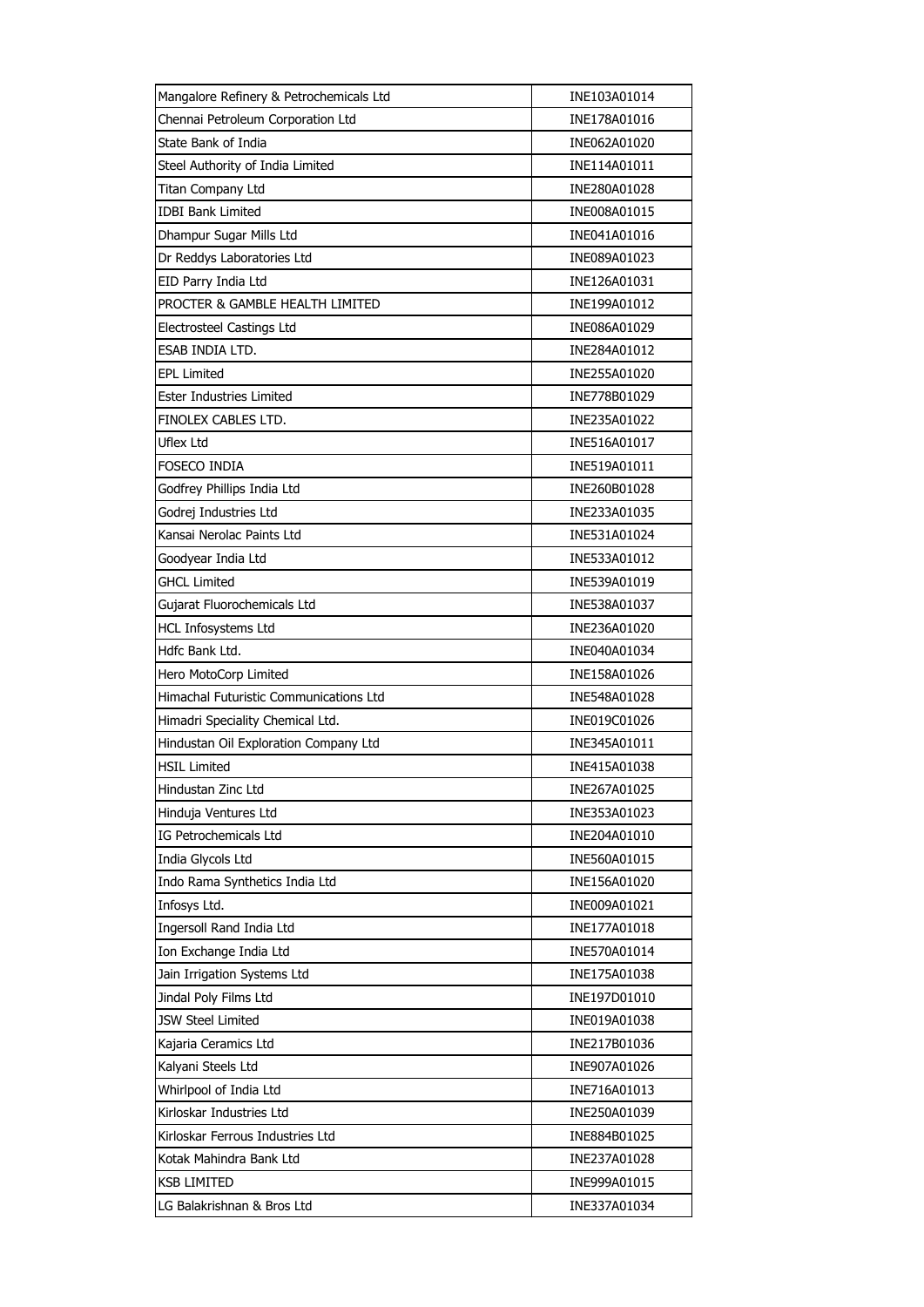| <b>Trent Ltd</b>                         | INE849A01020 |
|------------------------------------------|--------------|
| Lakshmi Machine Works Ltd                | INE269B01029 |
| LIC Housing Finance Ltd                  | INE115A01026 |
| Lupin Ltd                                | INE326A01037 |
| The Ramco Cements Ltd                    | INE331A01037 |
| Maharashtra Seamless Ltd                 | INE271B01025 |
| Maharashtra Scooters Ltd                 | INE288A01013 |
| Max Financial Services Limited           | INE180A01020 |
| Century Enka Ltd                         | INE485A01015 |
| Spicejet Ltd                             | INE285B01017 |
| Morepen Laboratories Ltd                 | INE083A01026 |
| MRF LTD.                                 | INE883A01011 |
| HeidelbergCement India Limited           | INE578A01017 |
| <b>NCC Ltd</b>                           | INE868B01028 |
| Vedanta Limited                          | INE205A01025 |
| National Peroxide Ltd                    | INE585A01020 |
| Grasim Industries Ltd                    | INE047A01021 |
| Piramal Enterprises Limited              | INE140A01024 |
| Oil & Natural Gas Corporation Ltd        | INE213A01029 |
| Oriental Hotels Ltd                      | INE750A01020 |
| Reliance Industries Ltd                  | INE002A01018 |
| Raymond Ltd                              | INE301A01014 |
| Pidilite Industries Ltd                  | INE318A01026 |
| <b>Birla Corporation Ltd</b>             | INE340A01012 |
| Surya Roshni Ltd                         | INE335A01012 |
| PRISM JOHNSON LIMITED                    | INE010A01011 |
| Rain Industries Limite                   | INE855B01025 |
| <b>RSWM Ltd</b>                          | INE611A01016 |
| Rallis India Limited                     | INE613A01020 |
| Ruchi Soya Industries Ltd                | INE619A01035 |
| Jindal Saw Ltd                           | INE324A01024 |
| JK Lakshmi Cement Limited                | INE786A01032 |
| <b>Shree Cement Ltd</b>                  | INE070A01015 |
| Tata Power Company Ltd                   | INE245A01021 |
| Sundram Fasteners Ltd                    | INE387A01021 |
| Sunflag Iron & Steel Company Ltd         | INE947A01014 |
| Swaraj Engines Ltd                       | INE277A01016 |
| Tata Elxsi Ltd                           | INE670A01012 |
| <b>ACC Ltd</b>                           | INE012A01025 |
| Thermax Ltd                              | INE152A01029 |
| Thirumalai Chemicals Ltd                 | INE338A01024 |
| Thomas Cook (India) Ltd                  | INE332A01027 |
| <b>Torrent Pharmaceuticals Ltd</b>       | INE685A01028 |
| Ambuja Cements Ltd                       | INE079A01024 |
| Hindalco Industries Ltd                  | INE038A01020 |
| West Coast Paper Mills Ltd               | INE976A01021 |
| Procter & Gamble Hygiene & Health Care L | INE179A01014 |
| Harrisons Malayalam Ltd                  | INE544A01019 |
| Federal Bank Ltd                         | INE171A01029 |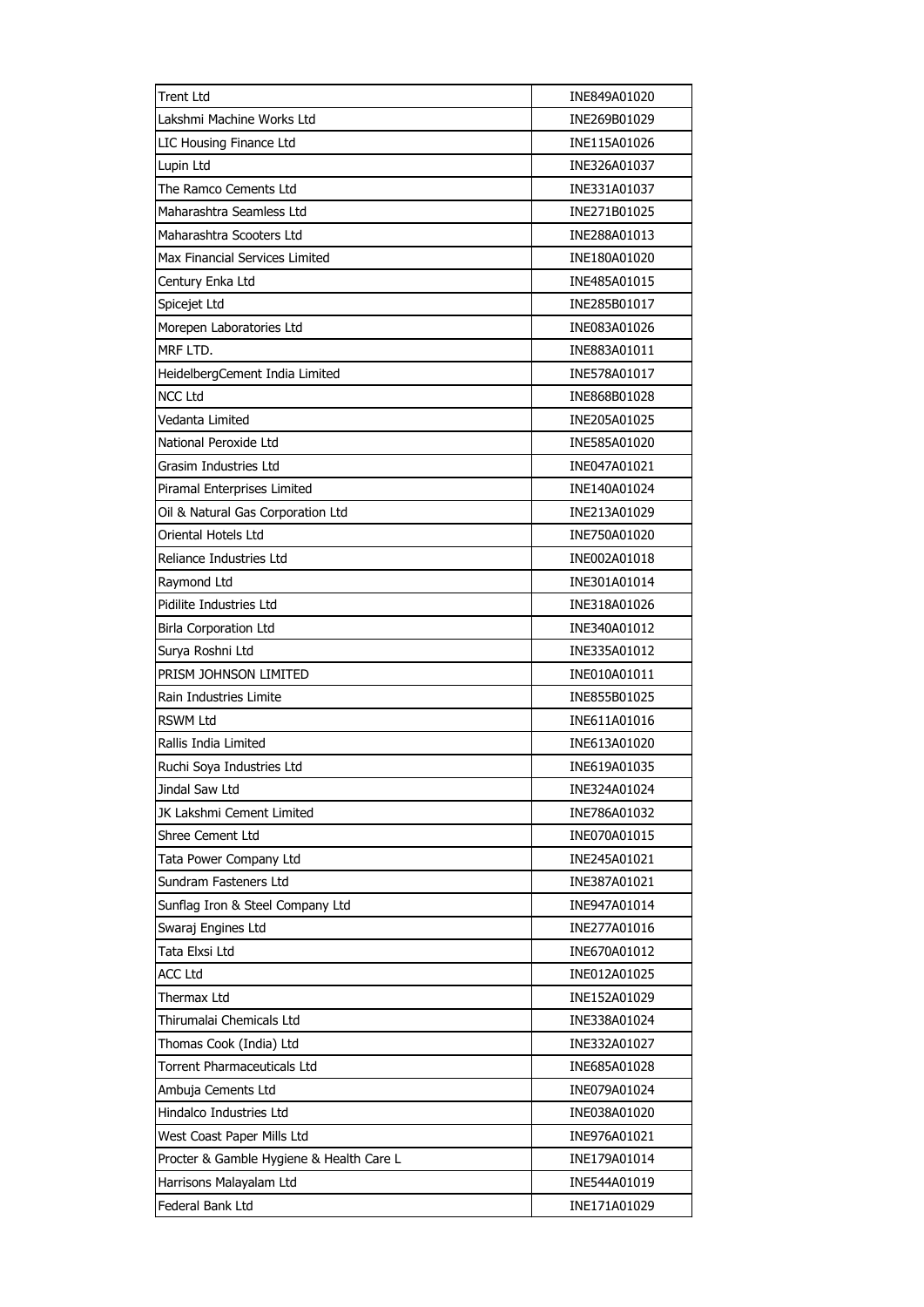| <b>TATA Steel Limited</b>                | INE081A01012 |
|------------------------------------------|--------------|
| SKF India Ltd                            | INE640A01023 |
| Ashok Leyland Ltd                        | INE208A01029 |
| <b>CUMMINS INDIA LTD.</b>                | INE298A01020 |
| Tata Communications Ltd                  | INE151A01013 |
| Abbott India Ltd                         | INE358A01014 |
| Bajaj Holdings & Investment Ltd          | INE118A01012 |
| <b>Bharat Forge Ltd</b>                  | INE465A01025 |
| Escorts Ltd                              | INE042A01014 |
| Larsen & Toubro Ltd                      | INE018A01030 |
| Mahindra & Mahindra Ltd                  | INE101A01026 |
| <b>Bosch Ltd</b>                         | INE323A01026 |
| Bharat Petroleum Corporation Ltd         | INE029A01011 |
| Siemens Ltd                              | INE003A01024 |
| Tata Motors Ltd                          | INE155A01022 |
| <b>Voltas Ltd</b>                        | INE226A01021 |
| Great Eastern Shipping Company Ltd       | INE017A01032 |
| EXCEL INDUSTRIES (DM)                    | INE369A01029 |
| GlaxoSmithKline Pharmaceuticals Ltd      | INE159A01016 |
| Gujarat Narmada Valley Fert. & chemicals | INE113A01013 |
| Novartis India Ltd                       | INE234A01025 |
| Sanofi India Limited                     | INE058A01010 |
| PFIZER LTD.                              | INE182A01018 |
| Gujarat State Fertilizers & Chemicals Lt | INE026A01025 |
| Hindustan Unilever Ltd                   | INE030A01027 |
| Akzo Nobel India Limited                 | INE133A01011 |
| <b>NOCIL Limited</b>                     | INE163A01018 |
| <b>Tata Chemicals Ltd</b>                | INE092A01019 |
| Tamilnadu Petroproducts Ltd              | INE148A01019 |
| Nestle India Limited                     | INE239A01016 |
| TATA CONSUMER PRODUCTS LIMITED           | INE192A01025 |
| Asian Paints Ltd                         | INE021A01026 |
| Britannia Industries Limited             | INE216A01030 |
| Colgate Palmolive India Ltd              | INE259A01022 |
| EIH Ltd                                  | INE230A01023 |
| Indian Hotels Company Ltd                | INE053A01029 |
| Castrol India Ltd                        | INE172A01027 |
| <b>ITC Ltd</b>                           | INE154A01025 |
| Apollo Tyres Ltd                         | INE438A01022 |
| Ceat Ltd                                 | INE482A01020 |
| FINOLEX INDUSTRIES LTD.                  | INE183A01024 |
| CENTRUM FINANCE LTD.                     | INE660C01027 |
| Tata Investment Corporation Ltd          | INE672A01018 |
| SHAILY ENGINEERING PLASTICS LTD.         | INE151G01010 |
| Bombay Burmah Trading Corporation Ltd    | INE050A01025 |
| Greaves Cotton Ltd                       | INE224A01026 |
| Sagar Cements Ltd                        | INE229C01021 |
| Deccan Cements Ltd                       | INE583C01021 |
| Mangalam Cement Ltd                      | INE347A01017 |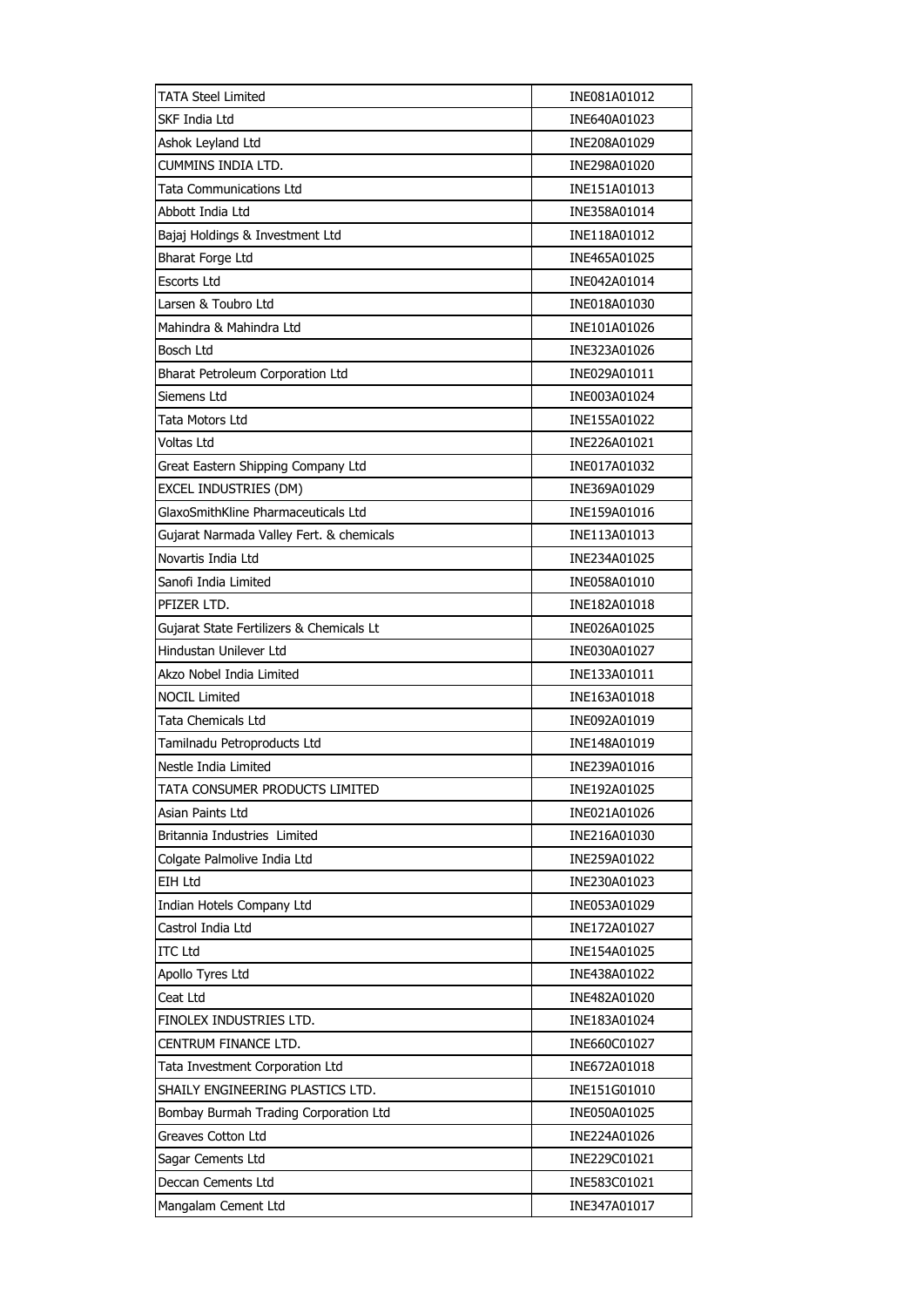| <b>NCL Industries Ltd</b>                | INE732C01016 |
|------------------------------------------|--------------|
| Shree Digvijay Cement Company Ltd        | INE232A01011 |
| International Paper APPM Limited         | INE435A01028 |
| Balkrishna Industries Ltd                | INE787D01026 |
| Seshasayee Paper & Boards Ltd            | INE630A01024 |
| Kesoram Industries Ltd                   | INE087A01019 |
| Vardhman Textiles Ltd                    | INE825A01020 |
| Phoenix Mills Ltd                        | INE211B01039 |
| srf Ltd.                                 | INE647A01010 |
| Bharat Bijlee Ltd                        | INE464A01028 |
| Zensar Technologies Ltd                  | INE520A01027 |
| Universal Cables Ltd                     | INE279A01012 |
| Sarda Energy & Minerals Ltd              | INE385C01013 |
| Indian Hume Pipe Company Ltd             | INE323C01030 |
| Sandur Manganese & Iron Ores Ltd         | INE149K01016 |
| The Tinplate Company of India Limited    | INE422C01014 |
| CHOLAMANDALAM FINANCIAL HOLDINGS LIMITED | INE149A01033 |
| Automotive Axles Ltd                     | INE449A01011 |
| Eicher Motors Ltd                        | INE066A01021 |
| Dynamatic Technologies Limited           | INE221B01012 |
| <b>NESCO Ltd</b>                         | INE317F01035 |
| Responsive Industries Ltd                | INE688D01026 |
| Westlife Development Ltd                 | INE274F01020 |
| Zee Entertainment Enterprises Ltd        | INE256A01028 |
| Elecon Engineering Company Ltd           | INE205B01023 |
| Grauer & Weil India Ltd                  | INE266D01021 |
| Gabriel India Ltd                        | INE524A01029 |
| IFB Industries Ltd                       | INE559A01017 |
| Federal-Mogul Goetze (India) Ltd         | INE529A01010 |
| Schaeffler India Limited                 | INE513A01022 |
| Rane Holdings Ltd                        | INE384A01010 |
| Kennametal India Ltd                     | INE717A01029 |
| Grindwell Norton Ltd                     | INE536A01023 |
| Bliss GVS Pharma Ltd                     | INE416D01022 |
| Alembic Ltd                              | INE426A01027 |
| Bayer CropScience Ltd                    | INE462A01022 |
| Clariant Chemicals India Ltd             | INE492A01029 |
| Coromandel International Limited         | INE169A01031 |
| Deepak Nitrite Ltd                       | INE288B01029 |
| <b>GOCL Corporation Limited</b>          | INE077F01035 |
| Oriental Carbon & Chemicals Ltd          | INE321D01016 |
| PCBL LIMITED                             | INE602A01031 |
| Punjab Chemicals & Crop Protection Ltd   | INE277B01014 |
| Sudarshan Chemical Industries Limited    | INE659A01023 |
| Ultramarine & Pigments Limited           | INE405A01021 |
| Transpek Industry Ltd                    | INE687A01016 |
| ALKYL AMINES CHEMICALS                   | INE150B01039 |
| AstraZeneca Pharma India Ltd             | INE203A01020 |
| JB Chemicals & Pharmaceuticals Ltd       | INE572A01028 |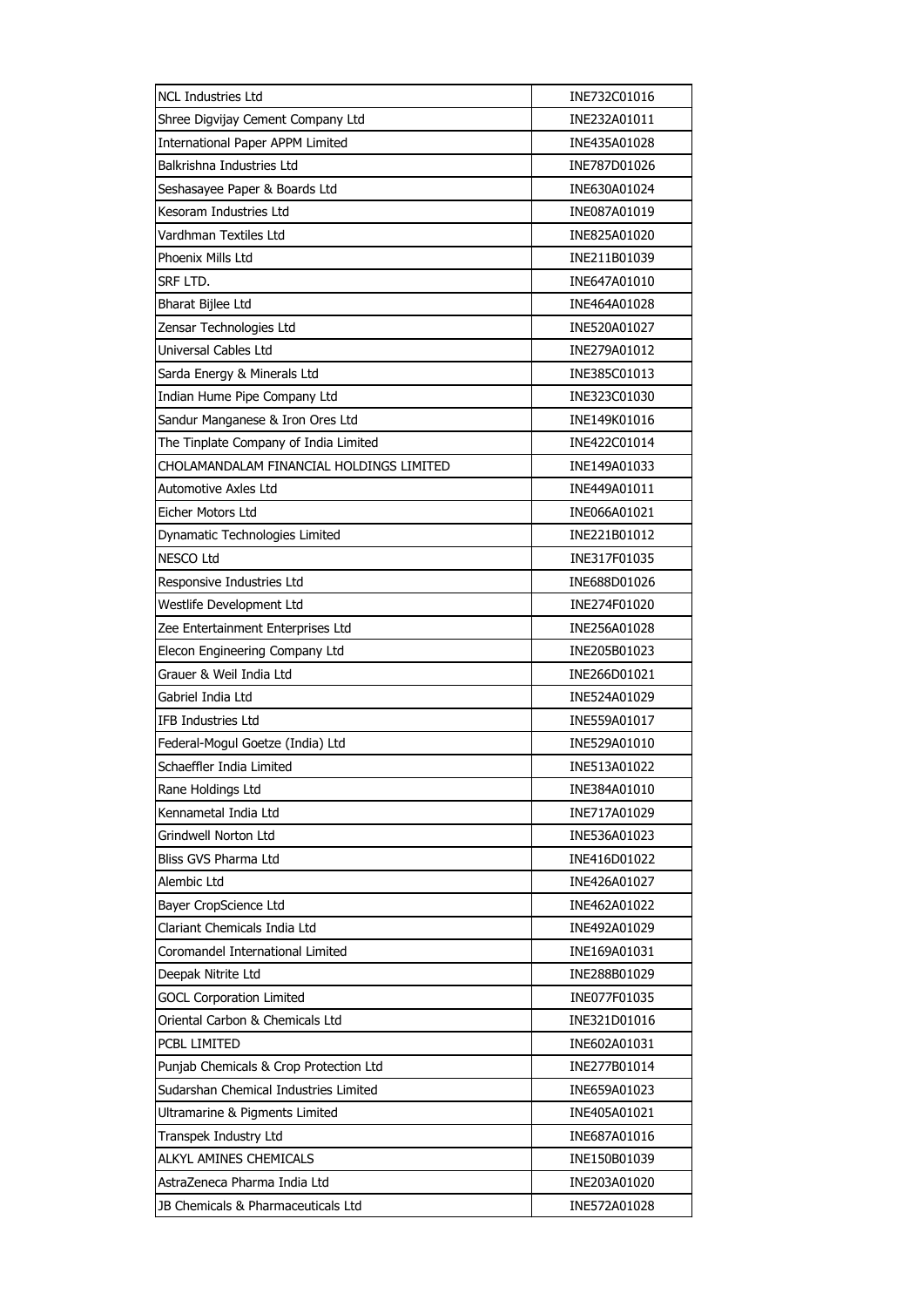| <b>IFB AGRO</b>                          | INE076C01018 |
|------------------------------------------|--------------|
| <b>GM Breweries Ltd</b>                  | INE075D01018 |
| Associated Alcohols & Breweries Ltd      | INE073G01016 |
| IVP LIMITED EQ                           | INE043C01018 |
| Wipro Ltd                                | INE075A01022 |
| Dhanuka Agritech Ltd                     | INE435G01025 |
| Gillette India Ltd                       | INE322A01010 |
| VIP Industries Ltd                       | INE054A01027 |
| Cosmo Films Ltd                          | INE757A01017 |
| Apollo Hospitals Enterprise Ltd          | INE437A01024 |
| Visaka Industries Ltd                    | INE392A01013 |
| Pressman Advertising Limited             | INE980A01023 |
| Gufic Biosciences Ltd                    | INE742B01025 |
| <b>TVS Srichakra Ltd</b>                 | INE421C01016 |
| Berger Paints (I) Limited                | INE463A01038 |
| Graphite India Ltd                       | INE371A01025 |
| <b>ITD Cementation India Ltd</b>         | INE686A01026 |
| GARWARE TECHNICAL FIBRES LIMITED         | INE276A01018 |
| <b>HEG Ltd</b>                           | INE545A01016 |
| <b>HIL Ltd</b>                           | INE557A01011 |
| Huhtamaki PPL Limited                    | INE275B01026 |
| Supreme Industries Ltd                   | INE195A01028 |
| <b>VST INDUS</b>                         | INE710A01016 |
| Can Fin Homes Ltd                        | INE477A01020 |
| Shriram Transport Finance Company Ltd    | INE721A01013 |
| Cholamandalam Investment and Finance Com | INE121A01024 |
| VLS Finance Ltd                          | INE709A01018 |
| <b>VAKRANGEE LIMITED</b>                 | INE051B01021 |
| Indbank Merchant Banking Services Ltd    | INE841B01017 |
| <b>GIC Housing Finance Ltd</b>           | INE289B01019 |
| <b>UPL Limited</b>                       | INE628A01036 |
| SECUREKLOUD TECHNOLOGIES LIMITED         | INE650K01021 |
| Sunteck Realty Ltd                       | INE805D01034 |
| Jai Corp Ltd                             | INE070D01027 |
| Sequent Scientific Limited               | INE807F01027 |
| Avanti Feeds Ltd                         | INE871C01038 |
| Adani Enterprises Ltd                    | INE423A01024 |
| TATA STEEL LONG PRODUCTS LIMITED         | INE674A01014 |
| Nava Bharat Ventures Limited             | INE725A01022 |
| Shivalik Bimetal Controls Ltd            | INE386D01027 |
| PENNAR INDUSTRIES LTD                    | INE932A01024 |
| Ajmera Realty & Infra India Ltd          | INE298G01027 |
| Carborundum Universal Ltd                | INE120A01034 |
| MMTC Ltd                                 | INE123F01029 |
| TATA METALIKS LTD                        | INE056C01010 |
| PITTI ENGINEERING LIMITED                | INE450D01021 |
|                                          |              |
| Hindustan Copper Ltd                     | INE531E01026 |
| NLC India Limited                        | INE589A01014 |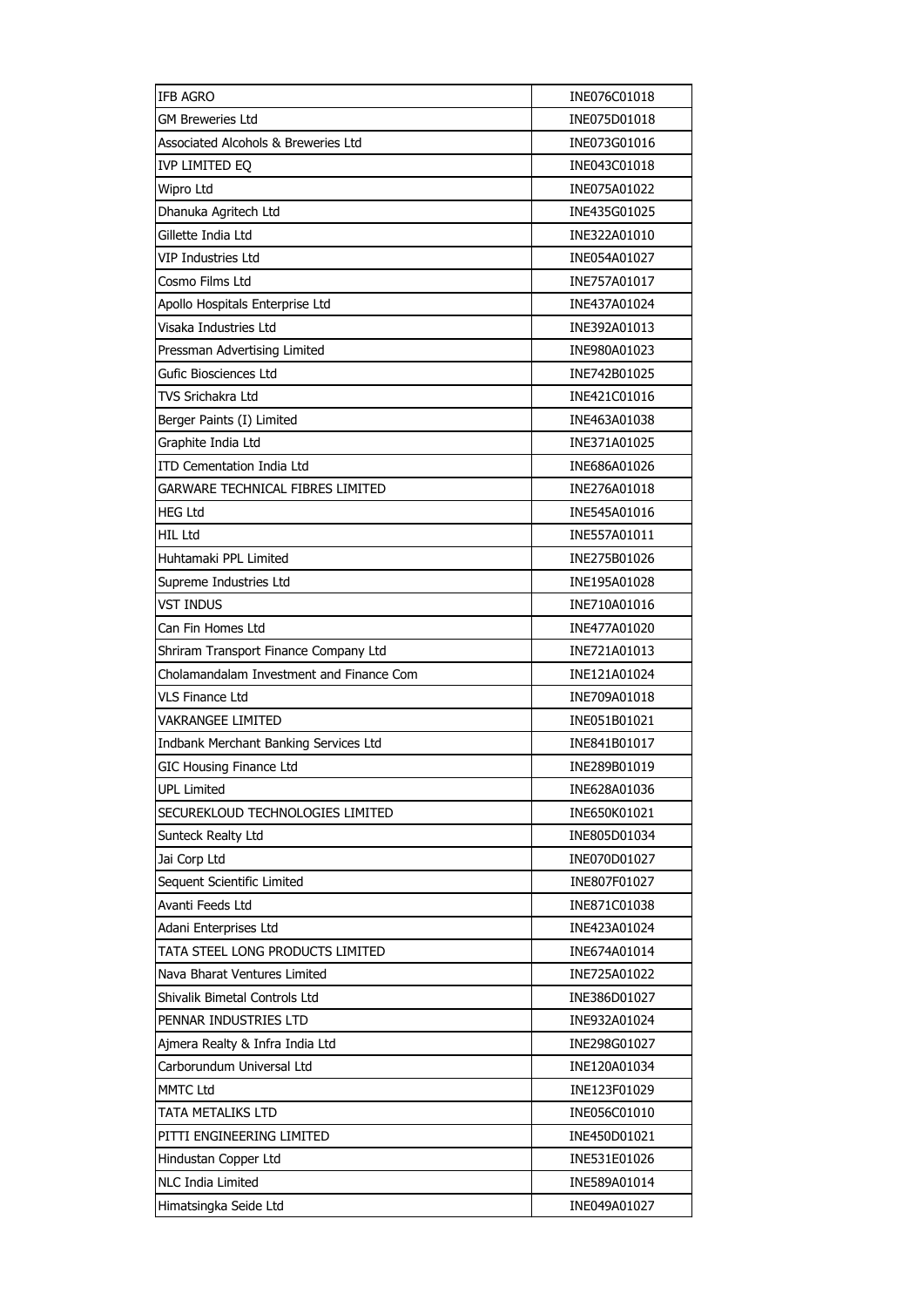| Welspun India Ltd                | INE192B01031 |
|----------------------------------|--------------|
| Ganesha Ecosphere<br>Limited     | INE845D01014 |
| Sangam India Ltd                 | INE495C01010 |
| Asahi India Glass Ltd            | INE439A01020 |
| SHREYANS IND.                    | INE231C01019 |
| VINDHYA TELE                     | INE707A01012 |
| Ador Welding Ltd                 | INE045A01017 |
| SALZAR ELECTRONICS LTD           | INE457F01013 |
| Subros Ltd                       | INE287B01021 |
| Honeywell Automantion India Ltd  | INE671A01010 |
| Motherson Sumi Systems Limited   | INE775A01035 |
| Havells India Ltd                | INE176B01034 |
| Symphony Ltd                     | INE225D01027 |
| <b>TTK Prestige Ltd</b>          | INE690A01028 |
| Onward Technologies Ltd          | INE229A01017 |
| Trigyn Technologies Ltd          | INE948A01012 |
| <b>KEI Industries Ltd</b>        | INE878B01027 |
| Anjani Portland Cement Ltd       | INE071F01012 |
| <b>TASTY BITE EATABLES</b>       | INE488B01017 |
| <b>ADF Foods Ltd</b>             | INE982B01019 |
| Heritage Foods Ltd               | INE978A01027 |
| CCL PRODUCTS INDIA LTD           | INE421D01022 |
| Munjal Showa Ltd                 | INE577A01027 |
| Jamna Auto Industries Ltd        | INE039C01032 |
| SUNDARAM CLAYLON LTD.            | INE105A01035 |
| JTEKT INDIA LIMITED              | INE643A01035 |
| Munjal Auto Industries Ltd       | INE672B01032 |
| Jay Bharat Maruti Ltd            | INE571B01028 |
| RATNAMANI METALS & TUBES LTD     | INE703B01027 |
| <b>VESUVIUS INDIA LIMITED</b>    | INE386A01015 |
| Indo Count Industries Limited    | INE483B01026 |
| Alok Industries Ltd              | INE270A01029 |
| Zodiac Clothing Company Ltd      | INE206B01013 |
| Kitex Garments Ltd               | INE602G01020 |
| United Drilling Tools Ltd        | INE961D01019 |
| Windsor Machines Limited         | INE052A01021 |
| Shanthi Gears Ltd                | INE631A01022 |
| Honda Siel Power Products Ltd    | INE634A01018 |
| The Hi-Tech Gears Limited        | INE127B01011 |
| Elgi Equipments Ltd              | INE285A01027 |
| TIMKEN INDIA LTD.                | INE325A01013 |
| Praj Industries Ltd              | INE074A01025 |
| MM Forgings Ltd                  | INE227C01017 |
| Mayur Uniquoters Ltd             | INE040D01038 |
| JMC Projects (India) Limited     | INE890A01024 |
| <b>GE T&amp;D India Limited</b>  | INE200A01026 |
| Kalpataru Power Transmission Ltd | INE220B01022 |
| <b>Control Print Limited</b>     | INE663B01015 |
| SAFARI IND.                      | INE429E01023 |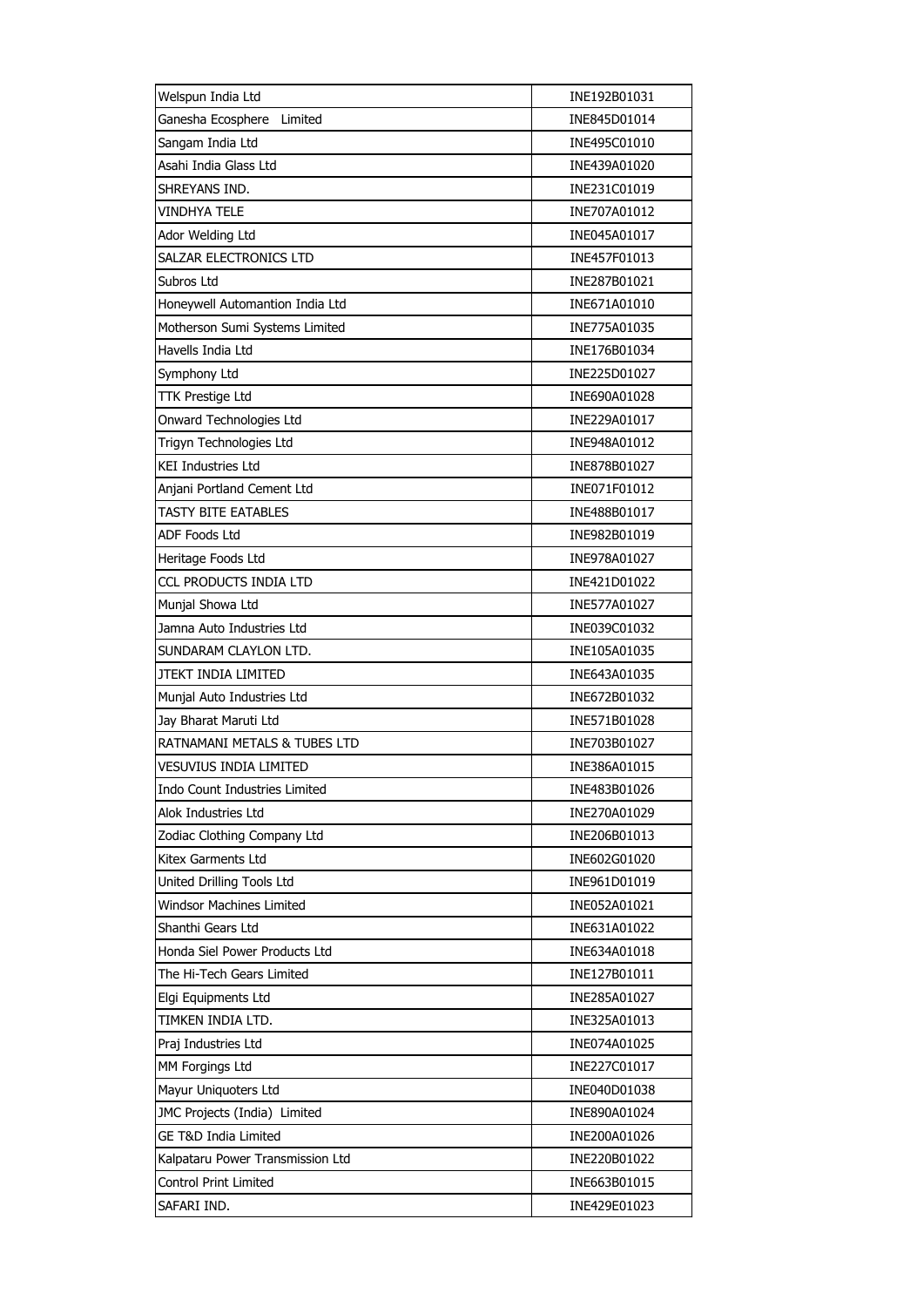| EIH Associated Hotels Ltd                | INE276C01014 |
|------------------------------------------|--------------|
| KokuyoCamlin Ltd                         | INE760A01029 |
| Venkys (India) Limited                   | INE398A01010 |
| Superhouse Leathers Ltd                  | INE712B01010 |
| Balmer Lawrie & Company Ltd              | INE164A01016 |
| Kovai Medical Center & Hospital Ltd      | INE177F01017 |
| DCM Shriram Ltd                          | INE499A01024 |
| Nilkamal Limited                         | INE310A01015 |
| 3M India Limited                         | INE470A01017 |
| Johnson Controls-Hitachi Air Conditionin | INE782A01015 |
| JM Financial Ltd                         | INE780C01023 |
| Reliance Ind. Infra. Ltd                 | INE046A01015 |
| Linde India Limited (BOC India Ltd)      | INE473A01011 |
| Shipping Corporation of India Ltd        | INE109A01011 |
| <b>ITI Ltd</b>                           | INE248A01017 |
| DREDGING CORPORATION OF INDIA            | INE506A01018 |
| National Fertilizers Ltd                 | INE870D01012 |
| PI Industries Ltd                        | INE603J01030 |
| PLASTIBLENDS INDIA LIMITED               | INE083C01022 |
| <b>APCOTEX LATTICES LIMITED</b>          | INE116A01032 |
| Ashiana Housing & Finance India Ltd      | INE365D01021 |
| Kingfa Science & Technology (India) Limi | INE473D01015 |
| Polyplex Corporation Ltd                 | INE633B01018 |
| Albert David Ltd                         | INE155C01010 |
| Acrysil Ltd                              | INE482D01024 |
| IOL Chemicals and Pharmaceuticals Limite | INE485C01011 |
| Vinati Organics Ltd                      | INE410B01037 |
| Aarti Industries Ltd                     | INE769A01020 |
| Rashtriya Chemicals & Fertilizers Ltd    | INE027A01015 |
| Indo Borax & Chemicals Ltd               | INE803D01021 |
| Aarti Drugs Ltd                          | INE767A01016 |
| <b>Bodal Chemicals Ltd</b>               | INE338D01028 |
| VIMTA LABS LIMITED                       | INE579C01029 |
| Marksans Pharma Limited                  | INE750C01026 |
| Ipca Laboratories Ltd                    | INE571A01038 |
| <b>KREBS BIOCHEMICALS LTD</b>            | INE268B01013 |
| PODDAR PIGMENTS LIMITED                  | INE371C01013 |
| Savita Oil Technologies Limited          | INE035D01012 |
| <b>Hester Biosciences Ltd</b>            | INE782E01017 |
| <b>NACL Industries Limited</b>           | INE295D01020 |
| Sun Pharmaceutical Industries Ltd        | INE044A01036 |
| CAPLIN POINT LABORATORIES LTD            | INE475E01026 |
| Aurobindo Pharma Ltd                     | INE406A01037 |
| Natco Pharma Ltd                         | INE987B01026 |
| PANAMA PETROCHEM LTD                     | INE305C01029 |
| ANDREW YULE & COMPANY LTD                | INE449C01025 |
| HITECH CORPORATION LTD                   | INE120D01012 |
| FILATEX INDIA LIMITED                    |              |
|                                          | INE816B01027 |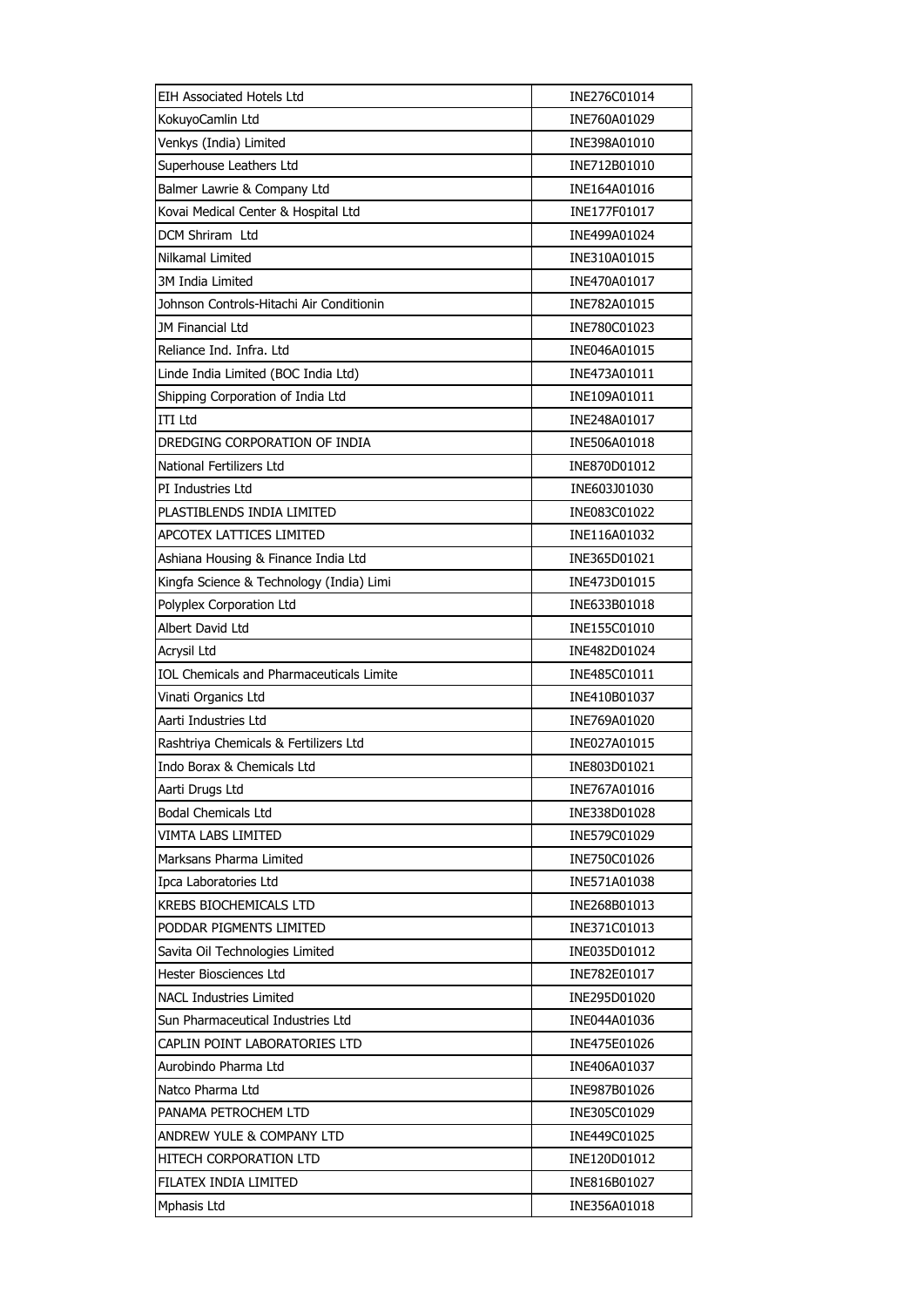| <b>NMDC Limited</b>                      | INE584A01023 |
|------------------------------------------|--------------|
| Kriti Industries India Ltd               | INE479D01038 |
| <b>LIBERTY SHOES LIMITED</b>             | INE557B01019 |
| Electrotherm (India) Limited             | INE822G01016 |
| Blue Dart Express Ltd                    | INE233B01017 |
| Greenply Industries Ltd                  | INE461C01038 |
| Seamec Limited                           | INE497B01018 |
| Confidence Petroleum India Ltd           | INE552D01024 |
| La Opala RG Ltd                          | INE059D01020 |
| Stylam Industries Limited                | INE239C01020 |
| Gujarat Alkalies & Chemicals Ltd         | INE186A01019 |
| <b>India Cements Ltd</b>                 | INE383A01012 |
| JK Tyre & Industries Ltd                 | INE573A01042 |
| Jubilant Pharmova Limited                | INE700A01033 |
| Selan Exploration Technology Limited     | INE818A01017 |
| Udaipur Cement Works Limited             | INE225C01029 |
| Suven Life Sciences Ltd                  | INE495B01038 |
| Orient Bell Limited                      | INE607D01018 |
| NRB Bearings Ltd                         | INE349A01021 |
| Relaxo Footwears Ltd                     | INE131B01039 |
| SHILPA MEDICARE LTD                      | INE790G01031 |
| Bhageria Industries Limited              | INE354C01027 |
| <b>KRBL Ltd</b>                          | INE001B01026 |
| Cupid Ltd                                | INE509F01011 |
| Indian Oil Corporation Ltd               | INE242A01010 |
| <b>BALAJI AMINES LTD</b>                 | INE050E01027 |
| Alicon Castalloy Limited                 | INE062D01024 |
| ARMAN FINANCIAL SERVICES LTD             | INE109C01017 |
| Nucleus Software Exports Ltd             | INE096B01018 |
| Manappuram Finance Limited               | INE522D01027 |
| VST Tillers Tractors Ltd                 | INE764D01017 |
| Zydus Wellness Limited                   | INE768C01010 |
| Container Corporation of India Ltd       | INE111A01025 |
| Tamil Nadu Newsprint & Papers Ltd        | INE107A01015 |
| Shakti Pumps India Ltd                   | INE908D01010 |
| Rajesh Exports Ltd                       | INE343B01030 |
| Eveready Industries India Ltd            | INE128A01029 |
| VIKAS PROPPANT & GRANITE LTD             | INE767B01022 |
| Hatsun Agro Product Ltd                  | INE473B01035 |
| Capri Global Capital Limited             | INE180C01026 |
| FDC Ltd                                  | INE258B01022 |
| Marico Ltd                               | INE196A01026 |
| Vidhi Specialty Food Ingredients Limited | INE632C01026 |
| Apollo Pipes Limited                     | INE126J01016 |
| Poly Medicure Ltd                        | INE205C01021 |
| ATUL AUTO LTD.                           | INE951D01028 |
| Agarwal Industrial Corporation Ltd       | INE204E01012 |
| KOTHARI PETRO CHEM LTD.                  | INE720A01015 |
| Bank of Baroda                           | INE028A01039 |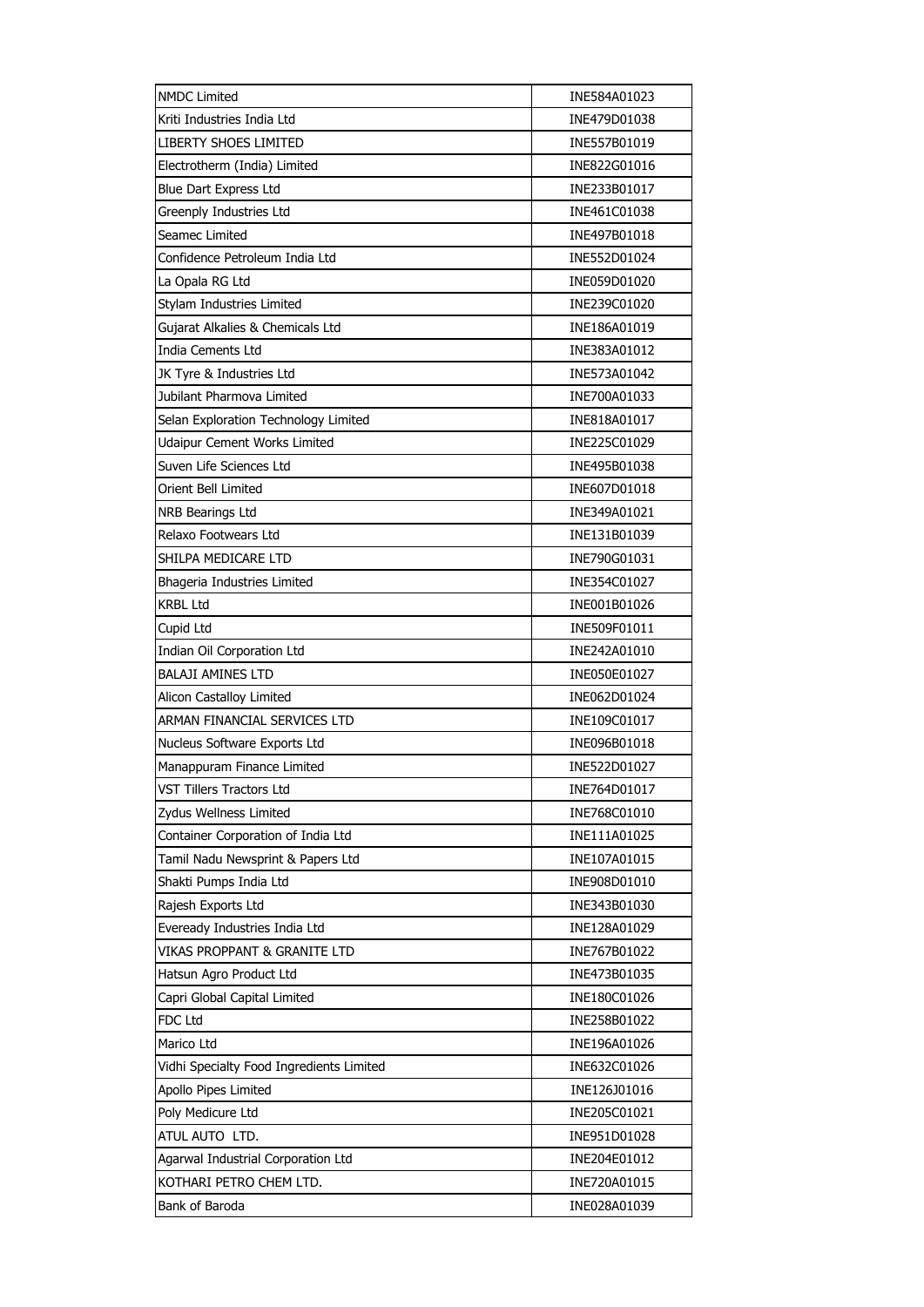| Bank of India                         | INE084A01016 |
|---------------------------------------|--------------|
| Indraprastha Medical Corporation Ltd  | INE681B01017 |
| Gail India Ltd                        | INE129A01019 |
| J K Paper Ltd                         | INE789E01012 |
| <b>Madras Fertilizers limited</b>     | INE414A01015 |
| Cyber Tech Systems & Software Ltd     | INE214A01019 |
| <b>ICICI Bank Ltd</b>                 | INE090A01021 |
| <b>Cyient Limited</b>                 | INE136B01020 |
| Engineers India Ltd                   | INE510A01028 |
| Gujarat Mineral Development Corp.Itd  | INE131A01031 |
| <b>Indusind Bank Ltd</b>              | INE095A01012 |
| INDIA TOURISM DEV.CORP.               | INE353K01014 |
| Jammu & Kashmir Bank Ltd              | INE168A01041 |
| City Union Bank Ltd                   | INE491A01021 |
| <b>AXIS Bank Ltd</b>                  | INE238A01034 |
| South Indian Bank Ltd                 | INE683A01023 |
| Sonata Software Ltd                   | INE269A01021 |
| National Aluminium Company Ltd        | INE139A01034 |
| India Nippon Electricals Ltd          | INE092B01025 |
| Apar Industries Limited               | INE372A01015 |
| ACCELYA SOLUTIONS INDIA LIMITED       | INE793A01012 |
| <b>HCL Technologies Ltd</b>           | INE860A01027 |
| Geojit Financial Services Limited     | INE007B01023 |
| Jindal Steel & Power Ltd              | INE749A01030 |
| Glenmark Pharmaceuticals Ltd.         | INE935A01035 |
| Wockhardt Ltd                         | INE049B01025 |
| Tata Coffee Ltd                       | INE493A01027 |
| GE Power India Limited                | INE878A01011 |
| Mahindra Lifespace Developers Limited | INE813A01018 |
| Zydus Lifesciences Limited            | INE010B01027 |
| Intense Technologies Ltd              | INE781A01025 |
| Ajanta Pharma Ltd                     | INE031B01049 |
| TVS Motor Company Ltd                 | INE494B01023 |
| Gati Ltd                              | INE152B01027 |
| <b>Subex Limited</b>                  | INE754A01055 |
| Transport Corporation of India Ltd    | INE688A01022 |
| Triveni Engineering & Industries Ltd  | INE256C01024 |
| Dynacons Systems & Solutions Ltd      | INE417B01040 |
| PNB Gilts Ltd                         | INE859A01011 |
| Ramco Industries Ltd                  | INE614A01028 |
| Ramco Systems Ltd                     | INE246B01019 |
| Sterlite Technologies Limited         | INE089C01029 |
| Balaji Telefilms Ltd                  | INE794B01026 |
| INDIAN OVERSEAS EQ                    | INE565A01014 |
| <b>BIRLASOFT LIMITED</b>              | INE836A01035 |
| Godrej Consumer Products Ltd          | INE102D01028 |
| <b>BF Utilities Ltd</b>               | INE243D01012 |
| United Spirits Ltd                    | INE854D01024 |
| <b>MPS Limited</b>                    | INE943D01017 |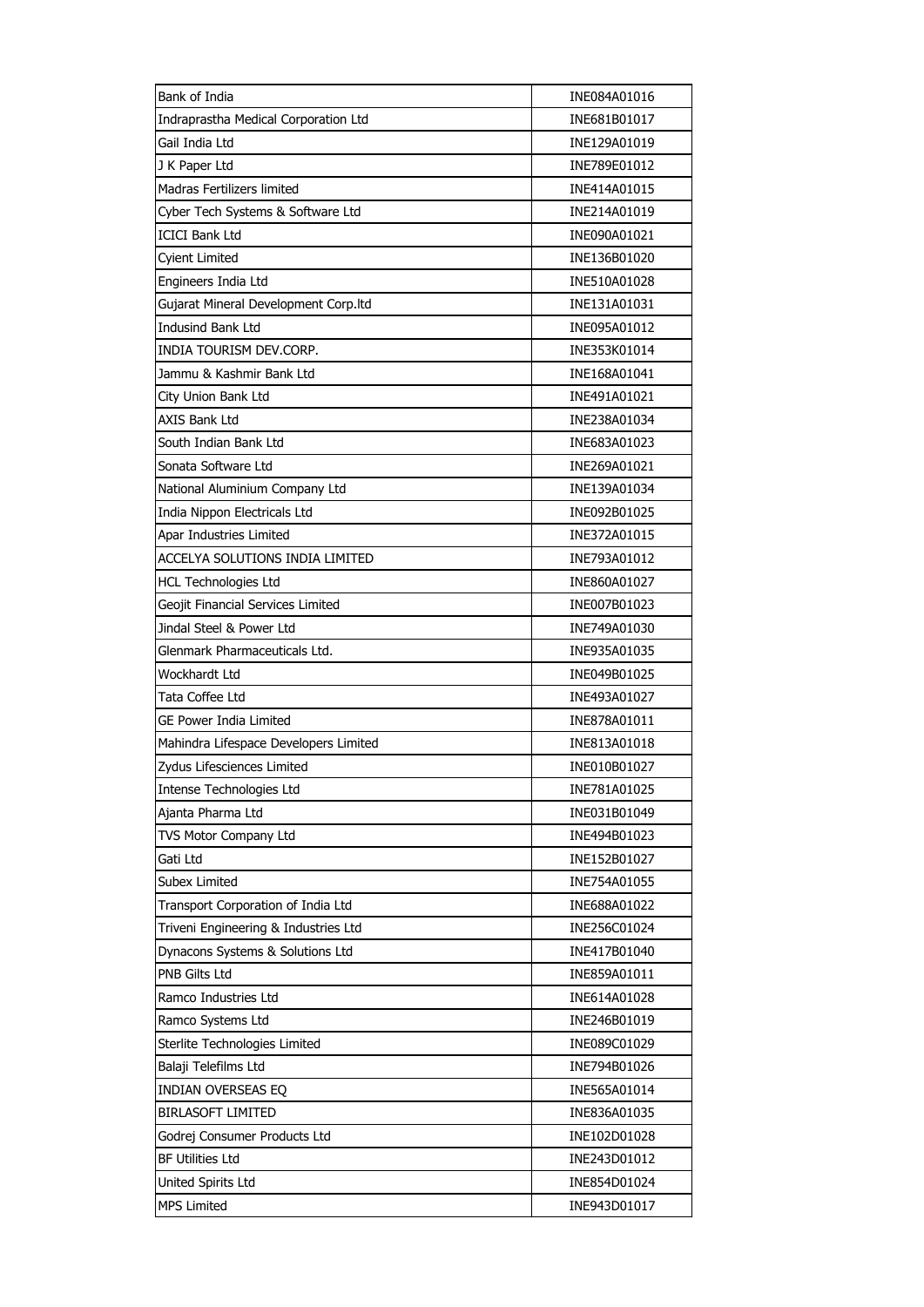| Cera Sanitaryware Ltd                  | INE739E01017 |
|----------------------------------------|--------------|
| <b>Bharti AirTel Limited</b>           | INE397D01024 |
| Compuage Infocom Limted                | INE070C01037 |
| Punjab National Bank                   | INE160A01022 |
| Oracle Financial Services Software Ltd | INE881D01027 |
| Aptech Ltd                             | INE266F01018 |
| Union Bank of India                    | INE692A01016 |
| <b>United Breweries Ltd</b>            | INE686F01025 |
| Granules India Ltd                     | INE101D01020 |
| Canara Bank                            | INE476A01014 |
| Balmer Lawrie Investments Ltd          | INE525F01017 |
| Divis Laboratories Ltd                 | INE361B01024 |
| Astra Microwave Products Ltd           | INE386C01029 |
| Radico Khaitan Ltd                     | INE944F01028 |
| Shriram City Union Finance Ltd         | INE722A01011 |
| Maruti Suzuki India Ltd                | INE585B01010 |
| Navin Fluorine International Ltd       | INE048G01026 |
| UCO Bank Ltd                           | INE691A01018 |
| Jindal Stainless Limited               | INE220G01021 |
| Suprajit Engineering Ltd               | INE399C01030 |
| <b>TVS Electronics Ltd</b>             | INE236G01019 |
| Indraprastha Gas Limited               | INE203G01027 |
| TV Today Network Ltd                   | INE038F01029 |
| Petronet LNG Ltd                       | INE347G01014 |
| Biocon Ltd                             | INE376G01013 |
| PTC India Ltd                          | INE877F01012 |
| Bank of Maharashtra                    | INE457A01014 |
| RAMKRISHNA FORGINGS LTD                | INE399G01023 |
| Datamatics Technologies Ltd            | INE365B01017 |
| STRIDES PHARMA SCIENCE LIMITED         | INE939A01011 |
| Jaiprakash Associates Ltd              | INE455F01025 |
| Ultratech Cement Ltd                   | INE481G01011 |
| Minda Industries Ltd                   | INE405E01023 |
| Tata Consultancy Services Ltd          | INE467B01029 |
| Century Plyboards India Ltd            | INE348B01021 |
| Welspun Enterprises Limited            | INE625G01013 |
| National Thermal Power Corporation Ltd | INE733E01010 |
| Dwarikesh Sugar Industries Ltd         | INE366A01041 |
| <b>Indoco Remedies Ltd</b>             | INE873D01024 |
| Xchanging Solutions Ltd                | INE692G01013 |
| Jindal Photo Ltd                       | INE796G01012 |
| Gokaldas Exports Ltd                   | INE887G01027 |
| Allsec Technologies Limited            | INE835G01018 |
| SHOPPERS STOP LTD                      | INE498B01024 |
| JK Cement Ltd                          | INE823G01014 |
| Yes Bank Ltd                           | INE528G01035 |
| Nectar Lifesciences Limited            | INE023H01027 |
| The Karnataka Bank Limited             | INE614B01018 |
| <b>IDFC Limited</b>                    | INE043D01016 |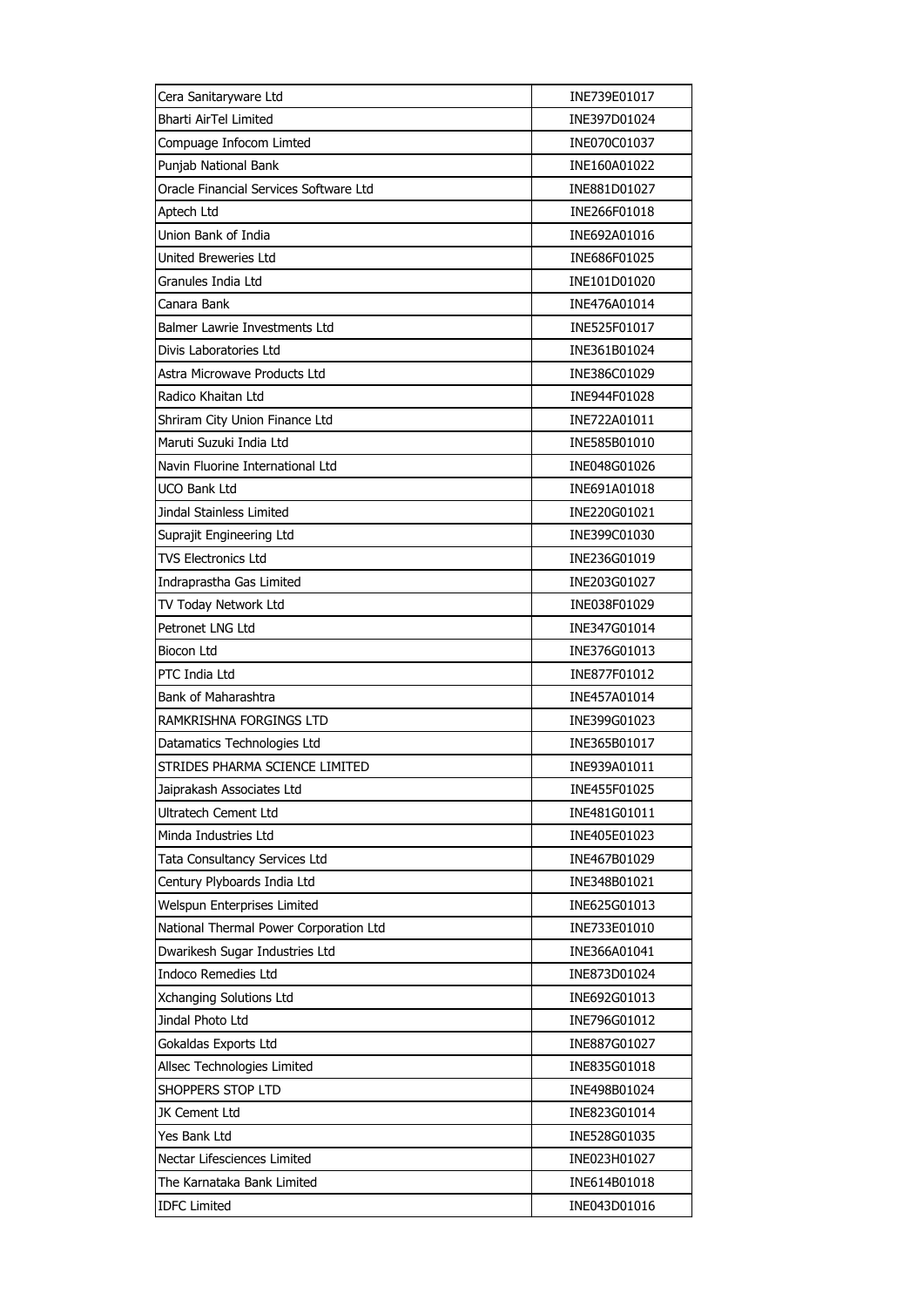| Rane Madras Ltd                        | INE050H01012 |
|----------------------------------------|--------------|
| Sasken Technologies Limited            | INE231F01020 |
| Suzlon Energy Limited                  | INE040H01021 |
| Bannari Amman Spinning Mills Ltd       | INE186H01022 |
| Soril Infra Resorces Ltd               | INE034H01016 |
| Aia Engineering Limited                | INE212H01026 |
| PVR Ltd                                | INE191H01014 |
| Entertainment Network India Ltd        | INE265F01028 |
| Gujarat State Petronet Ltd             | INE246F01010 |
| Jagran Prakashan Limited               | INE199G01027 |
| Inox Leisure limited                   | INE312H01016 |
| Dynemic Products Ltd                   | INE256H01015 |
| Sadbhav Engineering Limited            | INE226H01026 |
| Reliance Communications Ltd            | INE330H01018 |
| Kec International Limited              | INE389H01022 |
| Mahindra & Mahindra Fin Services Ltd   | INE774D01024 |
| SOLAR INDUSTRIES INDIA LTD.            | INE343H01029 |
| Kewal Kiran Clothing Limited           | INE401H01017 |
| SUN TV NETWORK LIMITED                 | INE424H01027 |
| R Systems International Limited        | INE411H01032 |
| <b>GMR Infrastructure Ltd</b>          | INE776C01039 |
| Tech Mahindra Limited                  | INE669C01036 |
| Mahindra CIE Automotive Limited        | INE536H01010 |
| Voltamp Transformers Limited           | INE540H01012 |
| Action Construction Equipment Ltd      | INE731H01025 |
| <b>Fiem Industries Limited</b>         | INE737H01014 |
| DCB BANK LIMITED                       | INE503A01015 |
| Info Edge (India) Limited              | INE663F01024 |
| <b>Torrent Power Limited</b>           | INE813H01021 |
| Sutlej Textiles and Industries Limited | INE645H01027 |
| LT Foods Ltd                           | INE818H01020 |
| Sobha Developers Limited               | INE671H01015 |
| Ruchira Papers Ltd                     | INE803H01014 |
| Network18 Media & Investments Limited  | INE870H01013 |
| TV18 Broadcast Ltd                     | INE886H01027 |
| Technocraft Industries (India) Limited | INE545H01011 |
| Redington (India) Limited              | INE891D01026 |
| Pearl Global Industries Limited        | INE940H01014 |
| <b>Firstsource Solutions Limited</b>   | INE684F01012 |
| Power Finance Corporation Ltd          | INE134E01011 |
| Ahluwalia Contracts (India) Ltd        | INE758C01029 |
| Indian Bank                            | INE562A01011 |
| SMS Pharmaceuticals Limited            | INE812G01025 |
| MindTree Limited                       | INE018I01017 |
| Vodafone Idea Ltd                      | INE669E01016 |
| Page Industries Limited                | INE761H01022 |
| <b>Astral Limited</b>                  | INE006I01046 |
| Indiabulls Real Estate Limited         | INE069I01010 |
| Camlin Fine Sciences Limited           | INE052I01032 |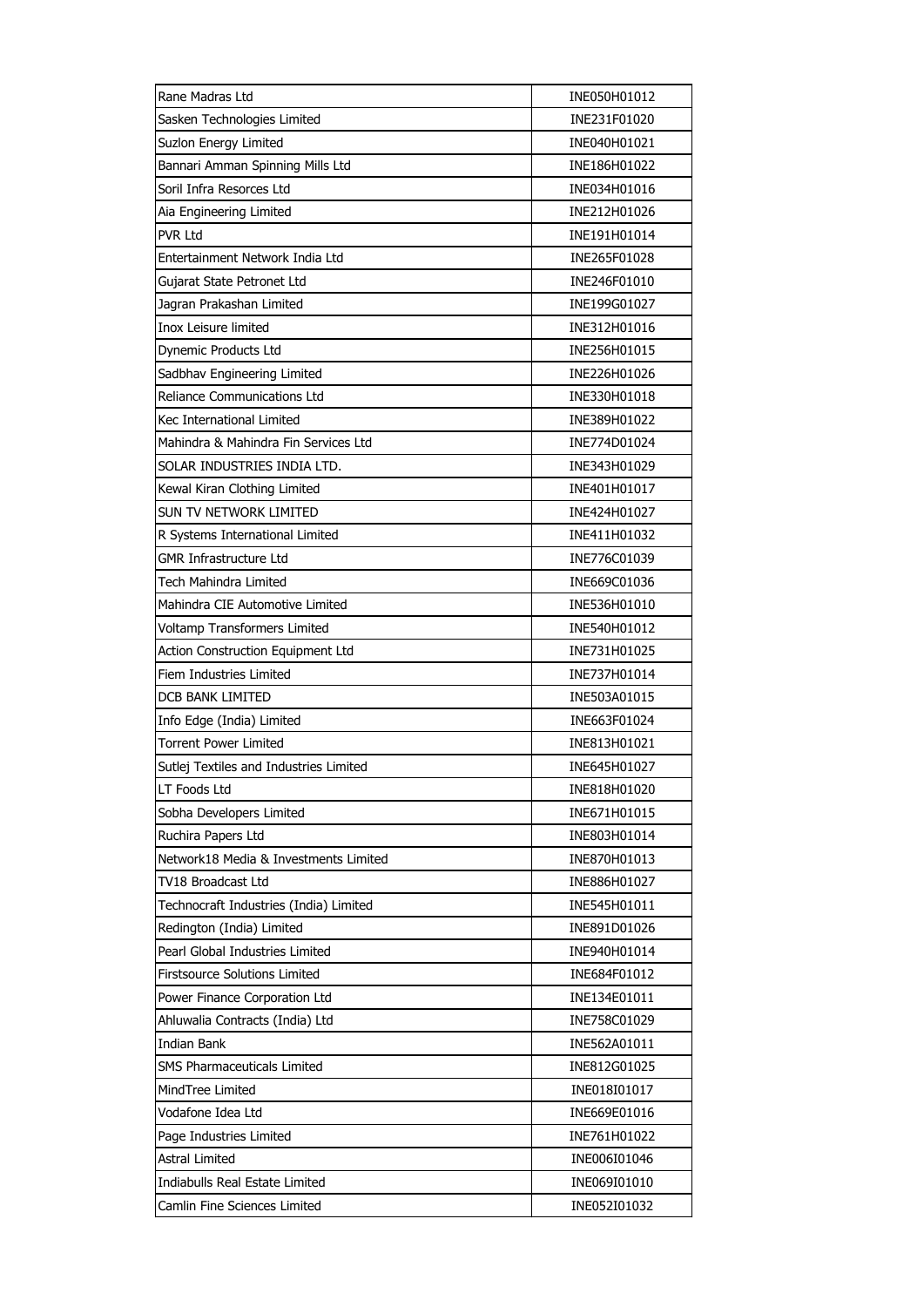| <b>ICRA Limited</b>                         | INE725G01011 |
|---------------------------------------------|--------------|
| Dish TV India Limited                       | INE836F01026 |
| Fortis Healthcare Ltd                       | INE061F01013 |
| Delta Corp Ltd                              | INE124G01033 |
| Insecticides (India) Limited                | INE070I01018 |
| <b>Nelcast Limited</b>                      | INE189I01024 |
| DLF Ltd                                     | INE271C01023 |
| Sun Pharma Advanced Research Company Ltd    | INE232I01014 |
| Omaxe Ltd                                   | INE800H01010 |
| Central Bank of India                       | INE483A01010 |
| Take Solutions Ltd                          | INE142I01023 |
| Puravankara Limited                         | INE323I01011 |
| Motilal Oswal Financial Services Ltd        | INE338I01027 |
| Power Grid Corporation of India Ltd         | INE752E01010 |
| Kaveri Seed Company Ltd                     | INE455I01029 |
| Paisalo Digital Limited                     | INE420C01042 |
| Religare Enterprises Ltd                    | INE621H01010 |
| Adani Ports & Special Economic Zone LTD.    | INE742F01042 |
| <b>Edelweiss Financial Services Limited</b> | INE532F01054 |
| RENAISSANCE GLOBAL LIMITED                  | INE722H01016 |
| JYOTHY LABS LIMITED                         | INE668F01031 |
| eClerx Services Ltd                         | INE738I01010 |
| Brigade Enterprises Ltd                     | INE791I01019 |
| Manaksia Ltd                                | INE015D01022 |
| Aries Agro Ltd                              | INE298I01015 |
| J Kumar Infraprojects Ltd                   | INE576I01022 |
| <b>KNR Constructions Ltd</b>                | INE634I01029 |
| OnMobile Global Ltd                         | INE809I01019 |
| IRB Infrastructure Developers Ltd           | INE821I01014 |
| V-Guard Industries Limited                  | INE951I01027 |
| REC LIMITED                                 | INE020B01018 |
| Titagarh Wagons Ltd                         | INE615H01020 |
| Kiri Industries Limited                     | INE415I01015 |
| Aditya Birla Money Limited                  | INE865C01022 |
| Bajaj Auto Ltd                              | INE917I01010 |
| Bajaj Finserv Ltd                           | INE918I01018 |
| RPG Life Sciences Limited                   | INE105J01010 |
| 20 Microns Ltd                              | INE144J01027 |
| WABCO India Ltd                             | INE342J01019 |
| ISGEC Heavy Engineering Ltd                 | INE858B01029 |
| Mold-Tek Packaging Ltd                      | INE893J01029 |
| Mahindra Holidays & Resorts India Ltd       | INE998I01010 |
| Bengal & Assam Company Limited              | INE083K01017 |
| <b>NHPC Limited</b>                         | INE848E01016 |
| Oil India Limited                           | INE274J01014 |
| Den Networks Ltd                            | INE947J01015 |
| Astec Lifesciences Ltd                      | INE563J01010 |
| <b>DLINK IND</b>                            | INE250K01012 |
| GODREJ PROPERTIES LTD.                      | INE484J01027 |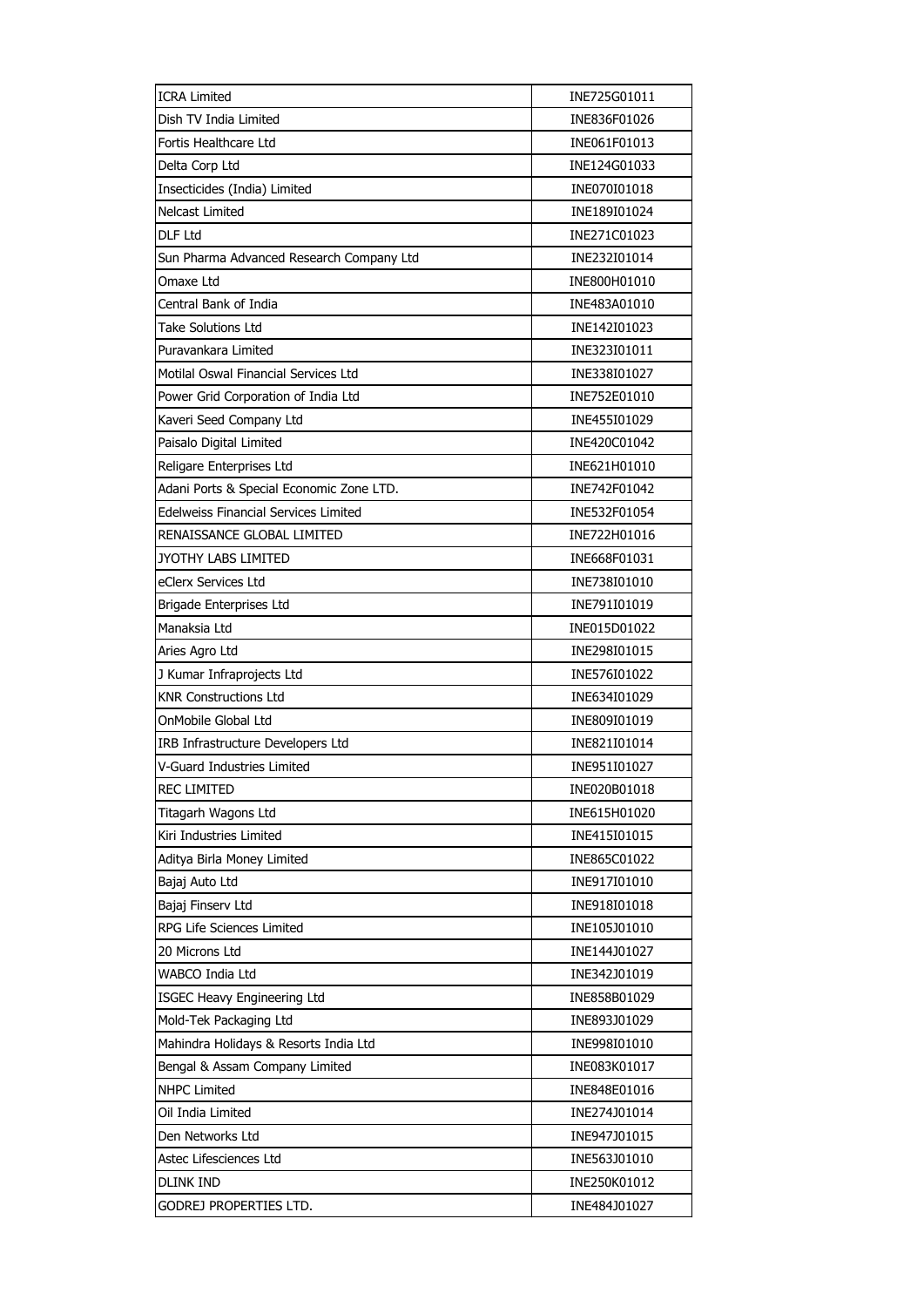| D.B. Corp Limited                        | INE950I01011 |
|------------------------------------------|--------------|
| Jubilant FoodWorks Ltd                   | INE797F01020 |
| Vascon Engineers Limited                 | INE893I01013 |
| THANGAMAYIL JEWELLERY LTD.               | INE085J01014 |
| Hathway Cable & Datacom Ltd              | INE982F01036 |
| Texmo Pipes and Products Limited         | INE141K01013 |
| Invesco India Gold Exchange Traded Fund  | INF205K01361 |
| <b>SJVN Limited</b>                      | INE002L01015 |
| Emami Paper Mills Limited                | INE830C01026 |
| Hindustan Media Ventures Limited         | INE871K01015 |
| Bajaj Consumer Care Ltd                  | INE933K01021 |
| HDFC Mutual Fund - HDFC Gold Exchange Tr | INF179KC1981 |
| ICICI Prudential Gold Exchange Traded Fu | INF109KC1NT3 |
| <b>GUJARAT PIPAVAV PORT LIMITED</b>      | INE517F01014 |
| Career Point Limited                     | INE521J01018 |
| Ramky Infrastructure Limited             | INE874I01013 |
| Gallantt Ispat Limited                   | INE528K01029 |
| VA Tech Wabag Limited                    | INE956G01038 |
| Ashoka Buildcon Limited                  | INE442H01029 |
| Oberoi Realty Limited                    | INE093I01010 |
| Prestige Estates Projects Limited        | INE811K01011 |
| Coal India Limited                       | INE522F01014 |
| Moil Ltd                                 | INE490G01020 |
| Kirloskar Oil Engines Limited            | INE146L01010 |
| Punjab & Sind Bank                       | INE608A01012 |
| <b>BF Investment Limited</b>             | INE878K01010 |
| Jubilant Industries Limited              | INE645L01011 |
| Texmaco Rail & Engineering Limited       | INE621L01012 |
| Indian Terrain Fashions Limited          | INE611L01021 |
| PTC India Financial Services Limited     | INE560K01014 |
| Motilal Oswal NASDAQ 100 ETF             | INF247L01AP3 |
| Muthoot Finance Limited                  | INE414G01012 |
| Birla Sun Life Gold ETF                  | INF209KB18D3 |
| L&T Finance Holdings Limited             | INE498L01015 |
| Brooks Laboratories Limited              | INE650L01011 |
| Rupa & Company Limited                   | INE895B01021 |
| Axis Mutual Fund - Axis Gold ETF         | INF846K01W80 |
| Alembic Pharmaceuticals Limited          | INE901L01018 |
| PG Electroplast Limited                  | INE457L01011 |
| Triveni Turbine Limited                  | INE152M01016 |
| IDBI MUTUAL FUND GOLD ETF OPEN ENDED     | INF397L01554 |
| RHI MAGNESITA INDIA                      | INE743M01012 |
| Multi Commodity Exchange of India Ltd    | INE745G01035 |
| Schneider Electric Infrastructure Ltd    | INE839M01018 |
| NBCC (India) Limited                     | INE095N01031 |
| JTL Infra Limited                        | INE391J01024 |
| CIGNITI TECHNOLOGIES LTD.                | INE675C01017 |
| <b>CARE Ratings Limited</b>              | INE752H01013 |
| <b>Indus Towers Limited</b>              | INE121J01017 |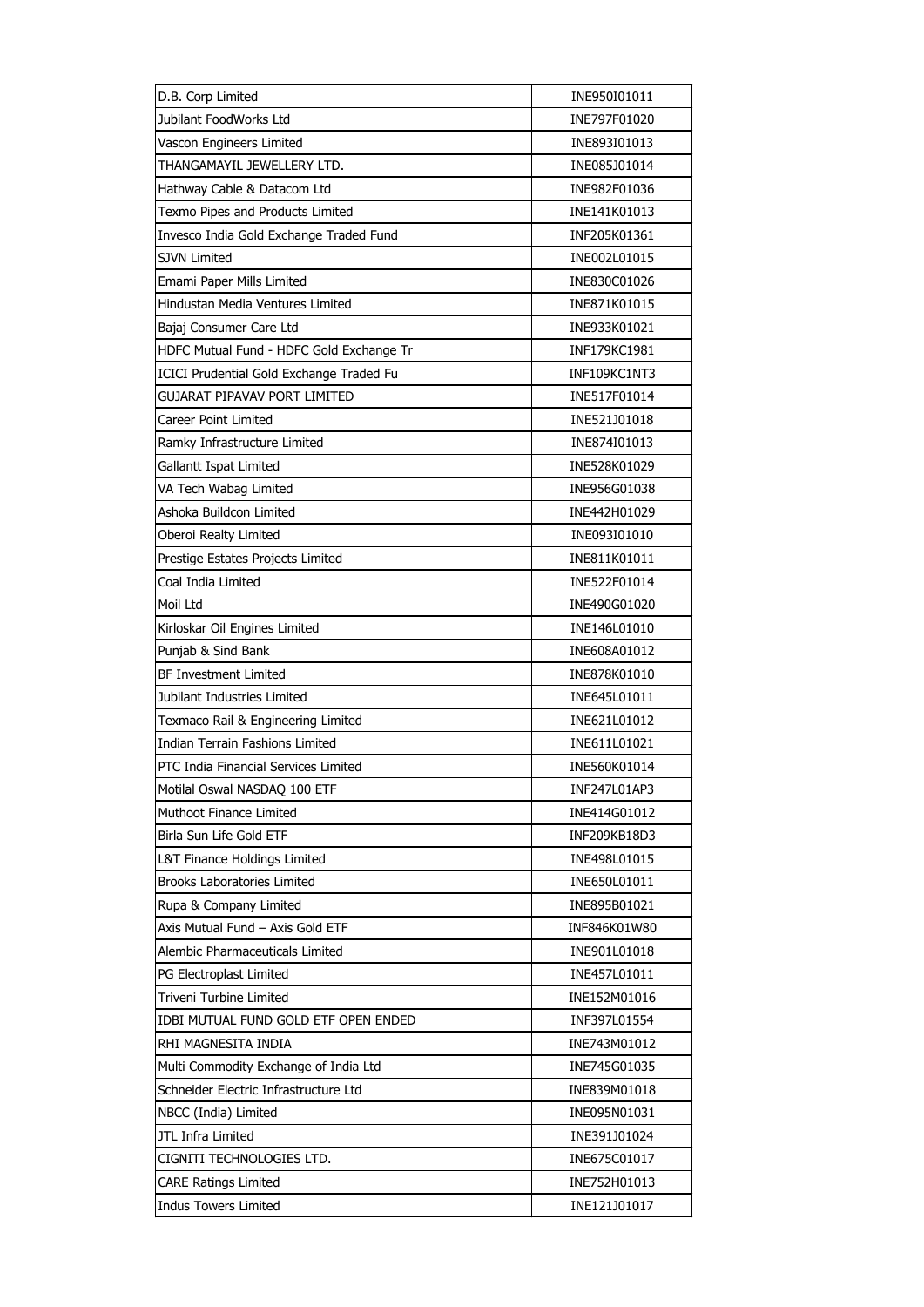| V-Mart Retail Limited                           | INE665J01013        |
|-------------------------------------------------|---------------------|
| SBI Mutual Fund - SBI Sensex ETF                | INF200K01VT2        |
| Repco Home Finance Limited                      | INE612J01015        |
| Sharda Motor Industries Ltd                     | INE597I01028        |
| Just Dial Limited                               | INE599M01018        |
| <b>Orient Cement Limited</b>                    | INE876N01018        |
| Aditya Birla Fashion and Retail Limited         | INE647001011        |
| Indiabulls Housing Finance Limited              | INE148I01020        |
| Motilal Oswal Midcap 100 ETF                    | INF247L01023        |
| <b>ICICI Prudential Mutual Fund - Nifty ETF</b> | INF109K012R6        |
| Kotak Nifty ETF                                 | INF174K014P6        |
| CPSE ETF*                                       | INF457M01133        |
| Wonderla Holidays Limited                       | INE066O01014        |
| Gulf Oil Lubricants India Limited               | INE635Q01029        |
| Vishal Fabrics Limited                          | INE755Q01025        |
| Snowman Logistics Limited                       | INE734N01019        |
| Reliance Mutual Fund - R* Shares Sensex         | INF204KA1UN7        |
| Intellect Design Arena Limited                  | INE306R01017        |
| Monte Carlo Fashions Limited                    | INE950M01013        |
| Dhunseri Tea & Industries Limited               | INE341R01014        |
| Minda Corporation Limited                       | INE842C01021        |
| <b>Inox Wind Limited</b>                        | INE066P01011        |
| <b>VRL Logistics Limited</b>                    | INE366I01010        |
| Shivalik Rasayan Limited                        | INE788J01021        |
| PNC Infratech Limited                           | INE195J01029        |
| Syngene International Limited                   | INE398R01022        |
| KAYA Limited                                    | INE587G01015        |
| Arvind SmartSpaces Limited                      | INE034S01021        |
| UTI- NIFTY ETF                                  | INF789FB1X41        |
| Shree Pushkar Chemicals & Fertilisers Li        | INE712K01011        |
| Gujarat Gas Limited                             | INE844001030        |
| IDFC First Bank Limited                         | INE092T01019        |
| <b>InterGlobe Aviation Limited</b>              | INE646L01027        |
| S H Kelkar and Company Limited                  | INE500L01026        |
| HDFC Mutual Fund - HDFC Nifty ETF               | INF179KC1965        |
| Alkem Laboratories Limited                      | INE540L01014        |
| Dr. Lal PathLabs Limited                        | INE600L01024        |
| Narayana Hrudayalaya Limited                    | INE410P01011        |
| Jindal Stainless (Hisar) Limited                | INE455T01018        |
| <b>Precision Camshafts Limited</b>              | INE484I01029        |
| TeamLease Services Limited                      | INE985S01024        |
| Sahyog Multibase Limited                        | INE052T01013        |
| Quick Heal Technologies Limited                 | INE306L01010        |
| LIC MF Exchange Traded Fund- NIFTY 100          | <b>INF767K01PC8</b> |
| Equitas Holdings Limited                        | INE988K01017        |
| Crompton Greaves Consumer Electrical Lim        | INE299U01018        |
| Pilani Investment and Industries Corpora        | INE417C01014        |
| Parag Milk Foods Limited                        | INE883N01014        |
| Max Ventures and Industries Limited             | INE154U01015        |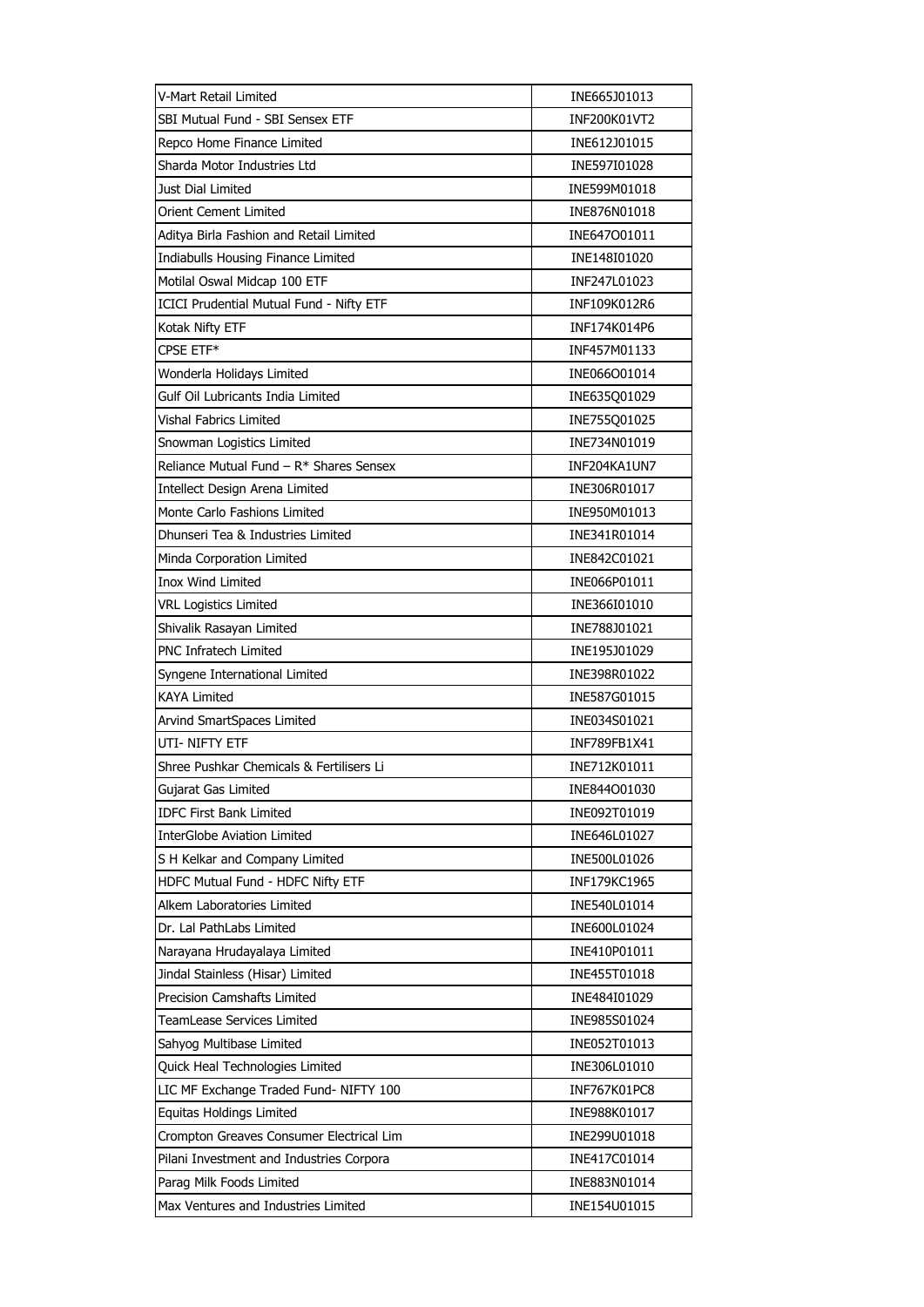| <b>ICICI Prudential NV20 iWIN ETF</b>    | INF109KB1WY5        |
|------------------------------------------|---------------------|
| Mahanagar Gas Limited                    | INE002S01010        |
| Quess Corp Limited                       | INE615P01015        |
| Larsen & Toubro Infotech Limited         | INE214T01019        |
| Advanced Enzyme Technologies Ltd         | INE837H01020        |
| Dilip Buildcon Limite                    | INE917M01012        |
| S.P. Apparels Limited                    | INE212I01016        |
| <b>RBL Bank Limited</b>                  | INE976G01028        |
| L&T Technology Services Limited          | INE010V01017        |
| <b>G N A Axles Limited</b>               | INE934S01014        |
| ICICI Prudential Life Insurance Co. Ltd  | INE726G01019        |
| HPL Electric & Power Limited             | INE495S01016        |
| Valiant organics Limited                 | INE565V01010        |
| Endurance Technologies Limited           | INE913H01037        |
| Varun Beverages Ltd                      | INE200M01013        |
| Sheela Foam Limited                      | INE916U01025        |
| <b>TCI Express Limited</b>               | INE586V01016        |
| Laurus Labs Limited                      | INE947Q01028        |
| Avenue Supermarts Limited                | INE192R01011        |
| Shankara Building Products Limited       | INE274V01019        |
| S Chand and Company Limited              | INE807K01035        |
| <b>IRB InvIT Fund</b>                    | INE183W23014        |
| Housing and Urban Development Corporatio | INE031A01017        |
| PSP Projects Limited                     | INE488V01015        |
| India Grid Trust                         | INE219X23014        |
| <b>Star Cement Limited</b>               | INE460H01021        |
| Eris Lifesciences Limited                | INE406M01024        |
| GTPL Hathway Limited                     | INE869I01013        |
| AU Small Finance Bank Limited            | INE949L01017        |
| ICICI Prudential Nifty Low Vol 30 ETF    | <b>INF109KB10T8</b> |
| Salasar Techno Engineering Limited       | INE170V01019        |
| Avadh Sugar & Energy Ltd                 | INE349W01017        |
| Magadh Sugar & Energy Limited            | INE347W01011        |
| SIS LIMITED                              | INE285J01028        |
| Cochin Shipyard Limited                  | INE704P01017        |
| Aditya Birla Capital Limited             | INE674K01013        |
| Apex Frozen Foods Limited                | INE346W01013        |
| Dixon Technologies (India) Limited       | INE935N01020        |
| Dishman Carbogen Amcis Limited           | INE385W01011        |
| Matrimony.com Limited                    | INE866R01028        |
| Capacit'e Infraprojects Limited          | INE264T01014        |
| ICICI Lombard General Insurance Co. Ltd  | INE765G01017        |
| SBI Life Insurance Company Limited       | INE123W01016        |
| Godrej Agrovet Limited                   | INE850D01014        |
| <b>MAS Financial Services Limited</b>    | INE348L01012        |
| Indian Energy Exchange Limited           | INE022Q01020        |
| General Insurance Corporation of India   | INE481Y01014        |
| Mahindra Logistics Limited               | INE766P01016        |
| The New India Assurance Company Limited  | INE470Y01017        |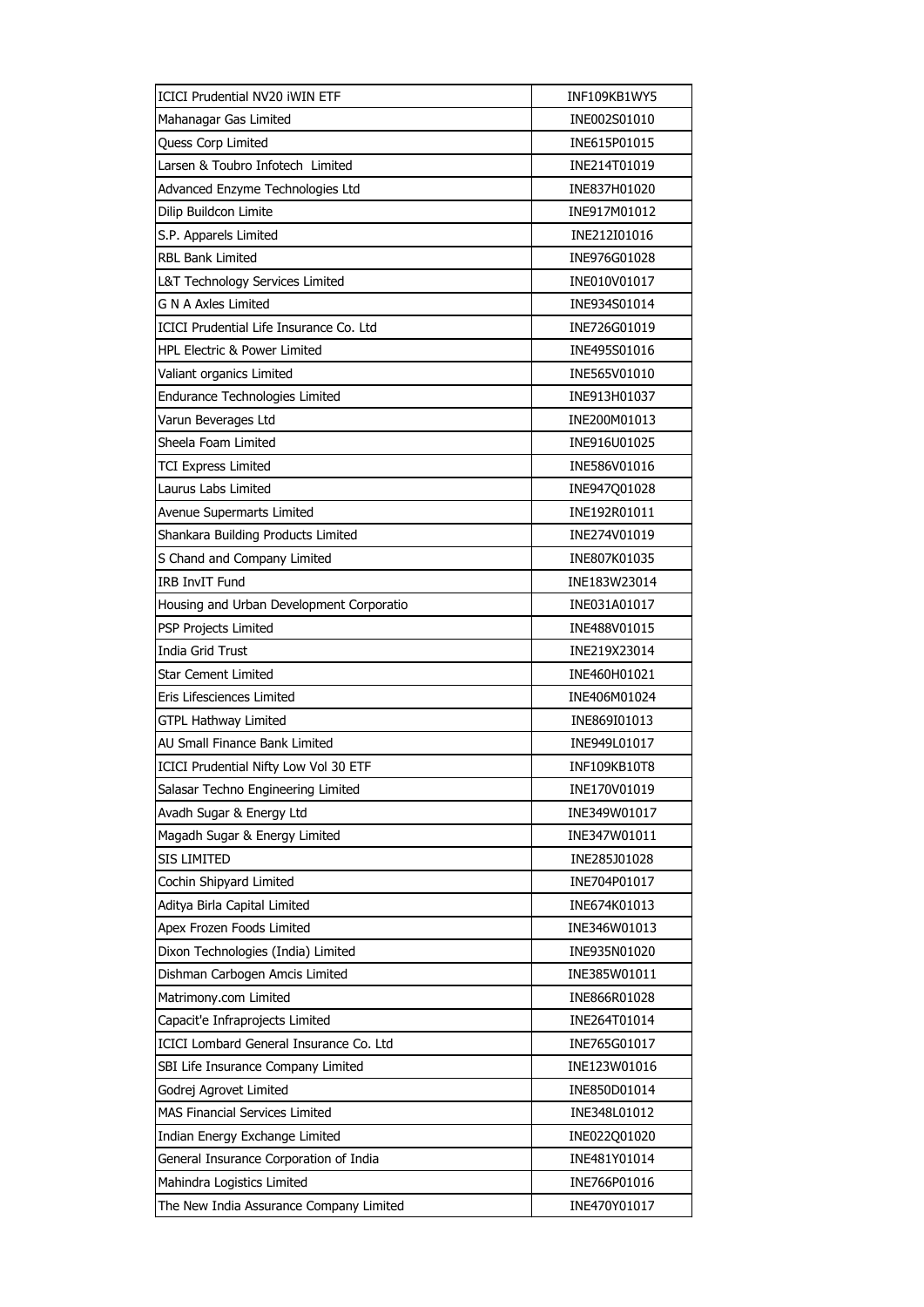| IFGL Refractories Ltd.                          | INE133Y01011 |
|-------------------------------------------------|--------------|
| Khadim India Limited                            | INE834I01025 |
| HDFC LIFE INSURANCE COMPANY LIMITED             | INE795G01014 |
| <b>ICICI Prudential Mutual Fund - BHARAT 22</b> | INF109KB15Y7 |
| Shalby Limited                                  | INE597J01018 |
| Amber Enterprises India Limited                 | INE371P01015 |
| Galaxy Surfactants Limited                      | INE600K01018 |
| Aster DM Healthcare Limited                     | INE914M01019 |
| H.G. Infra Engineering Limited                  | INE926X01010 |
| <b>Bharat Dynamics Limited</b>                  | INE171Z01018 |
| Bandhan Bank Limited                            | INE545U01014 |
| Hindustan Aeronautics Limited                   | INE066F01012 |
| Sandhar Technologies Limited                    | INE278H01035 |
| <b>ICICI Securities Limited</b>                 | INE763G01038 |
| Mishra Dhatu Nigam Limited                      | INE099Z01011 |
| Lemon Tree Hotels Limited                       | INE970X01018 |
| Orient Electric Limited                         | INE142Z01019 |
| IndoStar Capital Finance Limited                | INE896L01010 |
| Solara Active Pharma Sciences Limited           | INE624Z01016 |
| <b>RITES Limited</b>                            | INE320J01015 |
| Fine Organic Industries Limited                 | INE686Y01026 |
| Varroc Engineering Limited                      | INE665L01035 |
| TCNS Clothing Co. Limited                       | INE778U01029 |
| HDFC Asset Management Company Limited           | INE127D01025 |
| CreditAccess Grameen Limited                    | INE741K01010 |
| ICICI Prudential Nifty Next 50 ETF              | INF109KC1NS5 |
| ICICI PRUDENTIAL LIQUID ETF                     | INF109KC1KT9 |
| <b>IRCON International Limited</b>              | INE962Y01021 |
| <b>AAVAS Financiers Limited</b>                 | INE216P01012 |
| Garden Reach Shipbuilders & Engineers L         | INE382Z01011 |
| MIRAE ASSET NIFTY 50 ETF (MAN50ETF)             | INF769K01EG9 |
| Techno Electric & Engineering Company Li        | INE285K01026 |
| DALMIA BHARAT LIMITED                           | INE00R701025 |
| RPSG VENTURES LIMITED                           | INE425Y01011 |
| SPENCERS RETAIL LIMITED                         | INE020801028 |
| Xelpmoc Design and Tech Limited                 | INE01P501012 |
| Chalet Hotels Limited                           | INE427F01016 |
| Anmol India Limited                             | INE02AR01019 |
| Anup Engineering Limited                        | INE294Z01018 |
| Arvind Fashions Limited                         | INE955V01021 |
| <b>MSTC Limited</b>                             | INE255X01014 |
| Embassy Office Parks REIT                       | INE041025011 |
| Rail Vikas Nigam Limited                        | INE415G01027 |
| Metropolis Healthcare Limited                   | INE112L01020 |
| Polycab India Limited                           | INE455K01017 |
| <b>SBC EXPORTS LIMITED</b>                      | INE04AK01028 |
| IndiaMART InterMESH Limited                     | INE933S01016 |
| Affle (India) Limited                           | INE00WC01027 |
| <b>ICICI Prudential Mutual Fund</b>             | INF109KC1E35 |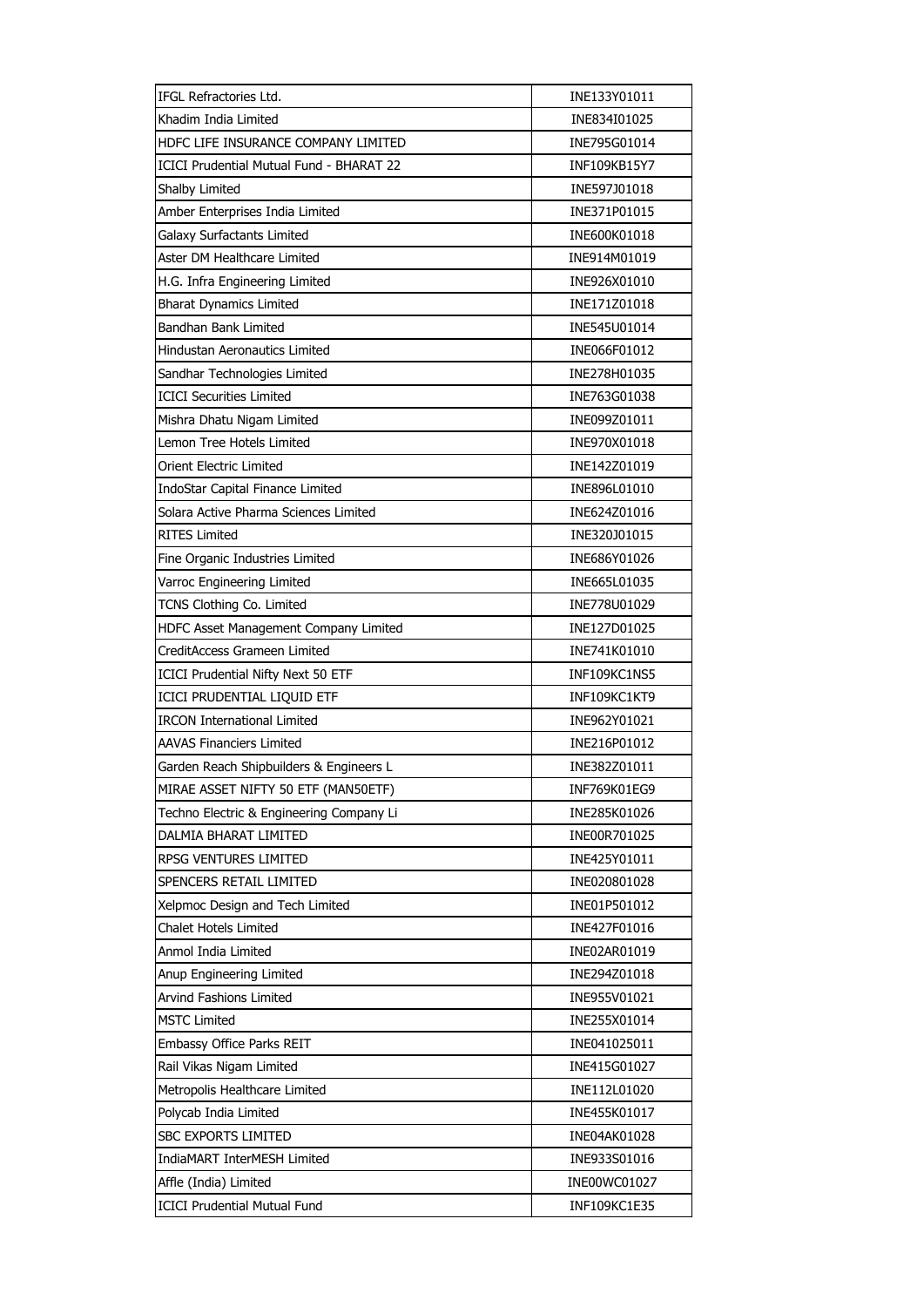| Spandana Sphoorty Financial Limited      | INE572J01011 |
|------------------------------------------|--------------|
| IIFL Wealth Management Limited.          | INE466L01020 |
| <b>IIFL Securities Limited</b>           | INE489L01022 |
| Indian Railway Catering and Tourism Corp | INE335Y01020 |
| <b>CSB Bank Limited</b>                  | INE679A01013 |
| Ujjivan Small Finance Bank Limited       | INE551W01018 |
| Prince Pipes and Fittings Limited        | INE689W01016 |
| BHARAT Bond ETF - April 2023             | INF754K01KN4 |
| EDELAMC - EBBETF0430                     | INF754K01KO2 |
| Artemis Medicare Services Limited        | INE025R01021 |
| Sumitomo Chemical India Limited          | INE258G01013 |
| ICICI Prudential Midcap 150 ETF          | INF109KC1G82 |
| Mirae Asset Nifty Next 50 ETF (MANXT50ET | INF769K01FN2 |
| SBI Cards And Payment Services Limited   | INE018E01016 |
| Hitachi Energy India Limited             | INE07Y701011 |
| Aarti Surfactants Limited                | INE09EO01013 |
| Rossari Biotech Limited                  | INE02A801020 |
| NDR Auto Components Ltd                  | INE07OG01012 |
| BHARAT Bond ETF - April 2025             | INF754K01LD3 |
| BHARAT Bond ETF - April 2031             | INF754K01LE1 |
| <b>ICICI Prudential Mutual Fund</b>      | INF109KC1N59 |
| <b>ICICI Prudential IT ETF</b>           | INF109KC1N67 |
| Angel One Limited                        | INE732I01013 |
| Mazagon Dock Shipbuilders Limited        | INE249Z01012 |
| UTI Asset Management Company Limited     | INE094J01016 |
| Likhitha Infrastructure Limited          | INE060901019 |
| Gland Pharma Limited                     | INE068V01023 |
| Burger King India Limited                | INE07T201019 |
| Mrs. Bectors Food Specialities Limited   | INE495P01012 |
| Antony Waste Handling Cell Limited       | INE01BK01022 |
| Indian Railway Finance Corporation Ltd   | INE053F01010 |
| <b>Indigo Paints Limited</b>             | INE09VQ01012 |
| Home First Finance Company India Limited | INE481N01025 |
| Stove Kraft Limited                      | INE00IN01015 |
| Brookfield India Real Estate Trust       | INE0FDU25010 |
| Nureca Limited                           | INEODSF01015 |
| RailTel Corporation of India Limited     | INE0DD101019 |
| Heranba Industries Limited               | INE694N01015 |
| POWERGRID Infrastructure InvestmentTrust | INE0GGX23010 |
| MAFANG - Mirae Asset NYSE FANG+ETF       | INF769K01HF4 |
| Rolex Rings Limited                      | INE645S01016 |
| <b>Exxaro Tiles Limited</b>              | INE0GFE01018 |
| Krsnaa Diagnostics Limited               | INE08LI01020 |
| Windlas Biotech Limited                  | INE0H5O01029 |
| Devyani International Limited            | INE872J01023 |
| CarTrade Tech Limited                    | INE290S01011 |
| Nuvoco Vistas Corporation Limited        | INE118D01016 |
| Aptus Value Housing Finance India Limite | INE852O01025 |
| Chemplast Sanmar Limited                 | INE488A01050 |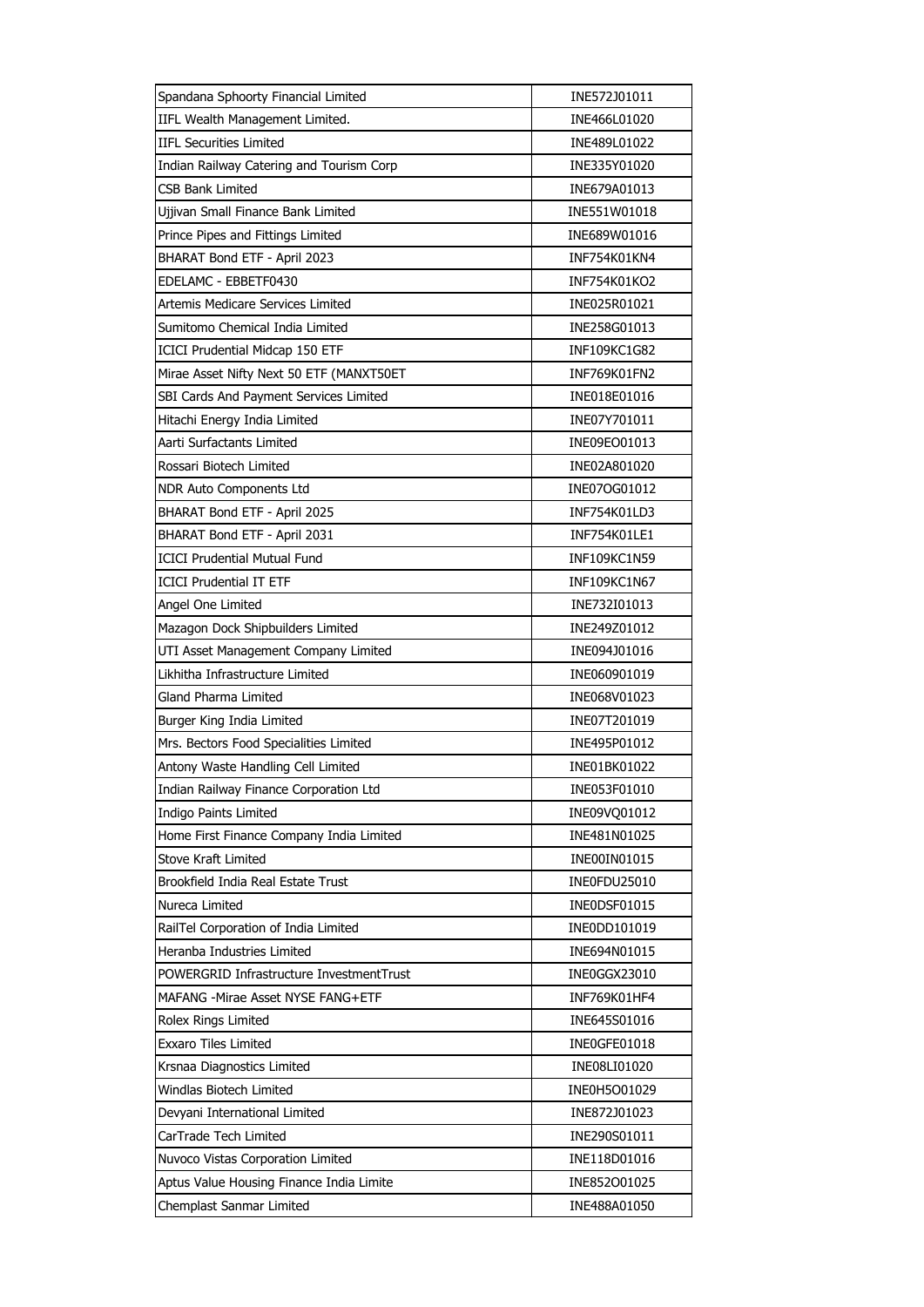| Ami Organics Limited                     | INE00FF01017 |
|------------------------------------------|--------------|
| Vijaya Diagnostic Centre Limited         | INE043W01024 |
| Sansera Engineering Limited              | INE953001021 |
| Aditya Birla Sun Life AMC Limited        | INE404A01024 |
| FSN E-Commerce Ventures Limited          | INE388Y01029 |
| Fino Payments Bank Limited               | INE02NC01014 |
| S.J.S. Enterprises Limited               | INE284S01014 |
| Sigachi Industries Limited               | INE0D0K01014 |
| PB Fintech Limited                       | INE417T01026 |
| One97 Communications Ltd                 | INE982J01020 |
| Sapphire Foods India Limited             | INE806T01012 |
| Latent View Analytics Limited            | INE0I7C01011 |
| <b>Tarsons Products Limited</b>          | INE144Z01023 |
| Go Fashion (India) Limited               | INE0BJS01011 |
| Star Health and Allied Insurance Company | INE575P01011 |
| Tega Industries Limited                  | INE011K01018 |
| Mirae Asset Hang Seng TECH ETF           | INF769K01HS7 |
| Anand Rathi Wealth Limited               | INE463V01026 |
| RateGain Travel Technologies Limited     | INEOCLI01024 |
| BHARAT Bond ETF - April 2032 a scheme    | INF754K01OB1 |
| Shriram Properties Limited               | INE217L01019 |
| C.E. Info Systems Limited                | INE0BV301023 |
| <b>Metro Brands Limited</b>              | INE317I01021 |
| Medplus Health Services Limited          | INE804L01022 |
| Data Patterns (India) Limited            | INE0IX101010 |
| <b>HP Adhesives Limited</b>              | INE0GSL01016 |
| Supriya Lifescience Limited              | INE07RO01027 |
| CMS Info Systems Limited                 | INE925R01014 |
| <b>ICICI Prudential Mutual Fund</b>      | INF109KC1Y49 |
| AGS TRANSACT TECHNOLOGIES LIMITED        | INE583L01014 |
| <b>ICICI Prudential Mutual Fund</b>      | INF109KC1Y56 |
| Vedant Fashions Limited                  | INE825V01034 |
| <b>ICICI Prudential Sensex ETF</b>       | INF346A01034 |
| Tata Motors Limited (DVR)                | IN9155A01020 |
| Karur Vysya Bank Limited                 | INE036D01028 |
| Amrutanjan Health Care Ltd               | INE098F01031 |
| <b>BHARAT RASAYAN LTD</b>                | INE838B01013 |
| Fertilizers and Chemicals Travancore Lim | INE188A01015 |
| Ginni Filaments Limited                  | INE424C01010 |
| Southern Petrochemical Industrial Ltd    | INE147A01011 |
| <b>SAKSOFT</b>                           | INE667G01015 |
| Salona Cotspin Ltd                       | INE498E01010 |
| APL Apollo Tubes Limited                 | INE702C01027 |
| Andhra Sugars Ltd                        | INE715B01021 |
| <b>KCP LTD</b>                           | INE805C01028 |
| Sundaram Finance Ltd                     | INE660A01013 |
| Wheels India Ltd                         | INE715A01015 |
| Maithan Alloys Ltd                       | INE683C01011 |
| Orissa Minerals Development Company Ltd  | INE725E01024 |